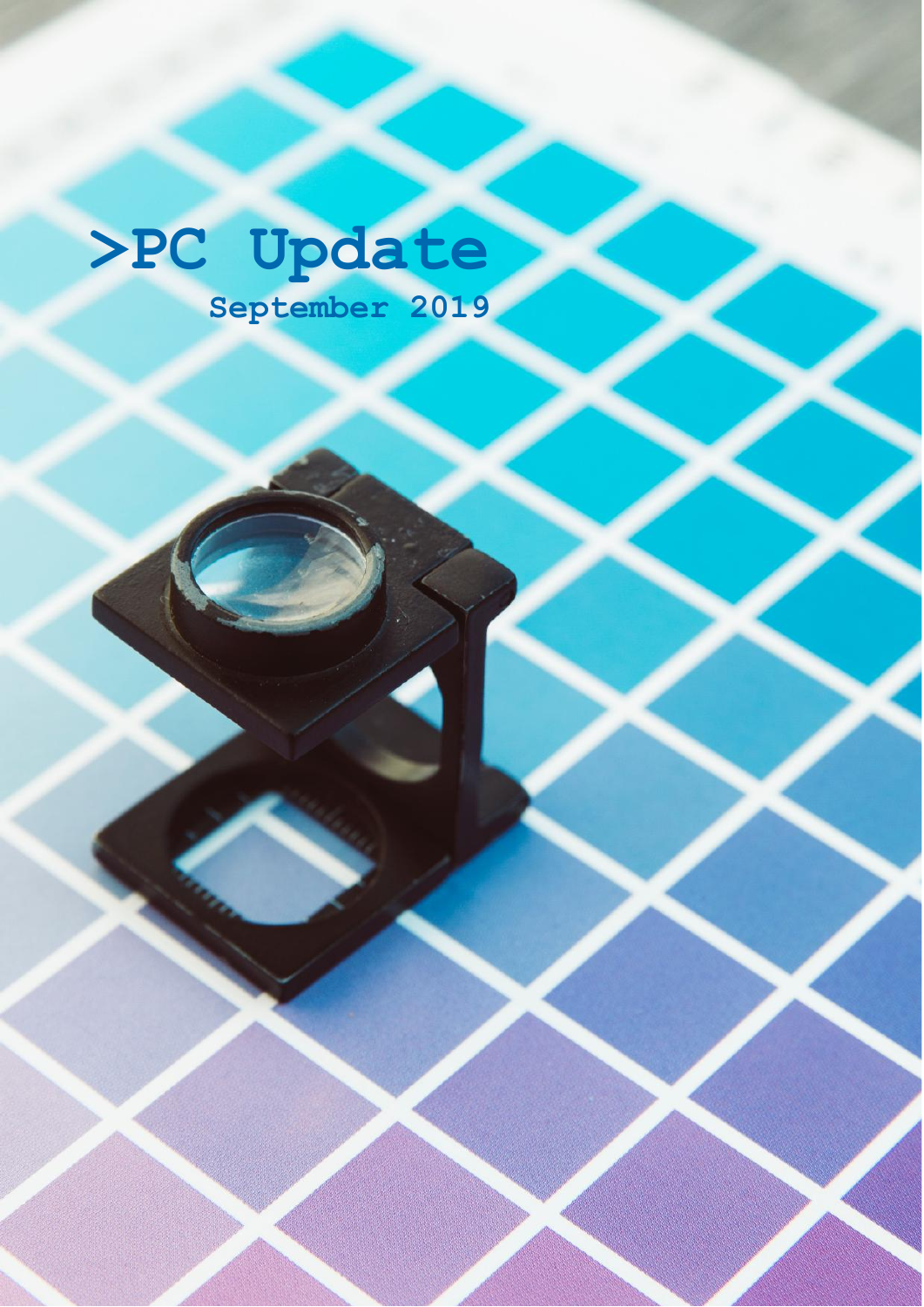| How Australia can make AI work for our economy, and for our            |  |
|------------------------------------------------------------------------|--|
|                                                                        |  |
|                                                                        |  |
|                                                                        |  |
|                                                                        |  |
| Time Machine: Sharp Actius A150 Ultra Light Notebook ______________ 27 |  |
|                                                                        |  |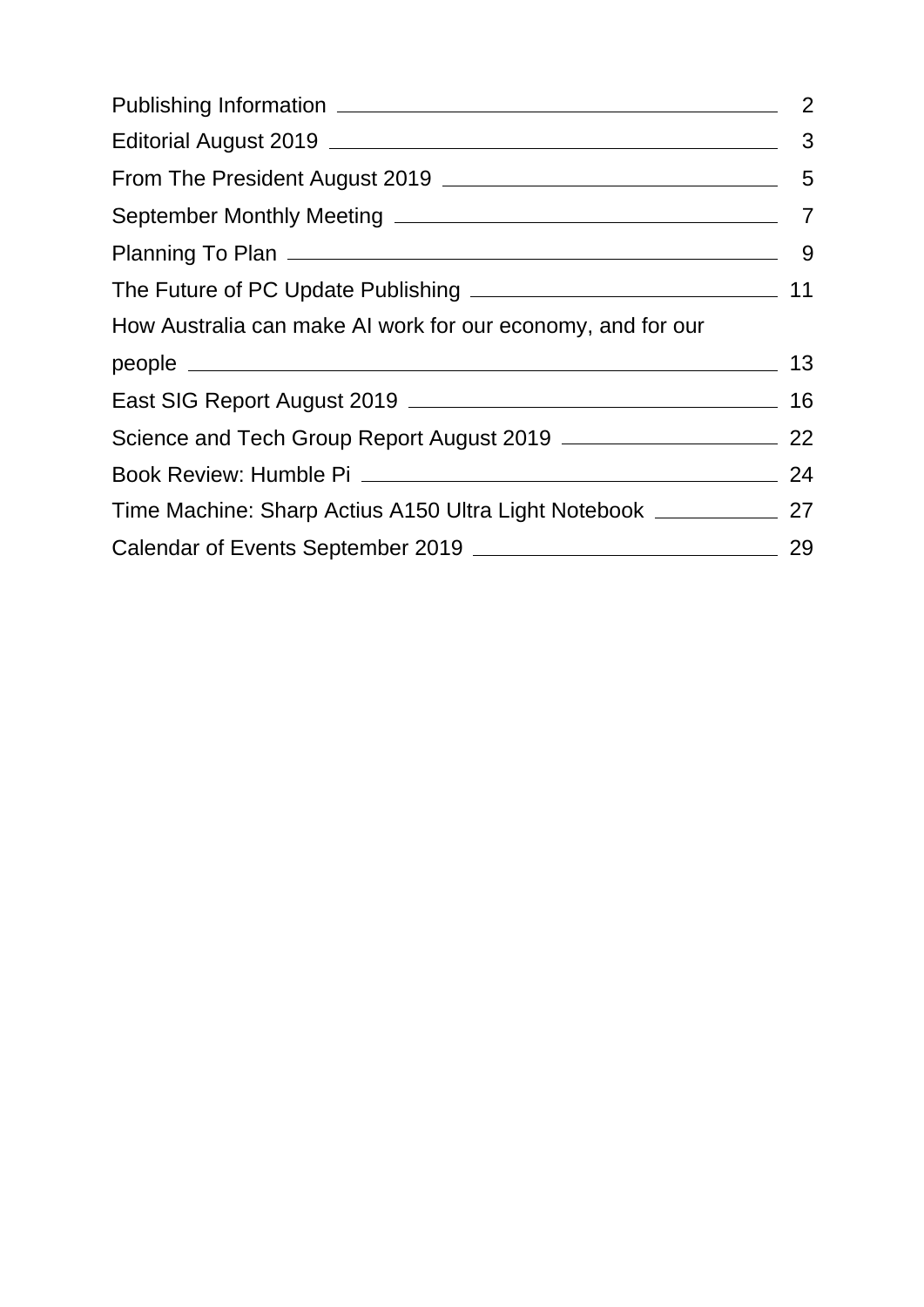## <span id="page-2-0"></span>**[Publishing Information](https://www.melbpc.org.au/masthead-11752)**



#### **The newsletter of**

Melbourne PC User Group

Suite 26, Level 1, 479 Warrigal Road Moorabbin 3189

Office hours 9.30am – 4.30pm (Mon-Friday)

Email [office@melbpc.org.au](mailto:office@melbpc.org.au)

ABN 43 196 519 351

Victorian Association Registration A0003293V

**Editor** Hugh Macdonald [\(editorpc@melbpc.org.au](mailto:editorpc@melbpc.org.au))

**Technical Editors** Roger Brown, Kevin Martin, Dennis Parsons, Malcolm Miles

**Proof Readers** Harry Lewis, Tim McQueen, Paul Woolard

**Librarians** Malin Robertson ([office@melbpc.org.au\)](mailto:office@melbpc.org.au), Choy Lai [\(cplai@melbpc.org.au\)](mailto:cplai@melbpc.org.au)

**Committee** John Hall (President), Stephen Zuluaga (Vice-President), John Swale (Secretary), Stewart Gruneklee (Treasurer), Peter Bacon, Rob Brown, Phil Lew, Harry Lewis, Hugh Macdonald, John Morris, Bahador Nayebifar, David Stonier-Gibson

*Melbourne PC User Group Inc. is a member of the Association of Personal Computer User Groups*

**iHelp : get the help you need with your computer** Ph (03) 9276 4088 or [ihelp@melbpc.org.au](mailto:ihelp@melbpc.org.au) [Live chat!](https://app.purechat.com/w/iHelpSIG) [iHelp Remote Support](https://www.melbpc.org.au/ihelp/ihelp-remote-support)

[Online membership form](https://www.melbpc.org.au/membership-online-cust-form)

#### **Responsibility for content in this newsletter lies with individually named authors**

**Monthly Meeting Live Stream** from 7.00pm on Wednesday 4<sup>th</sup> September at <http://tv.melpbc.org.au>

#### **Please remember to always bring your membership card to meetings**

[SIG Listings](https://www.melbpc.org.au/sigs/about/sig-list) and up to date calendar are available on our [homepage](http://www.melbpc.org.au/)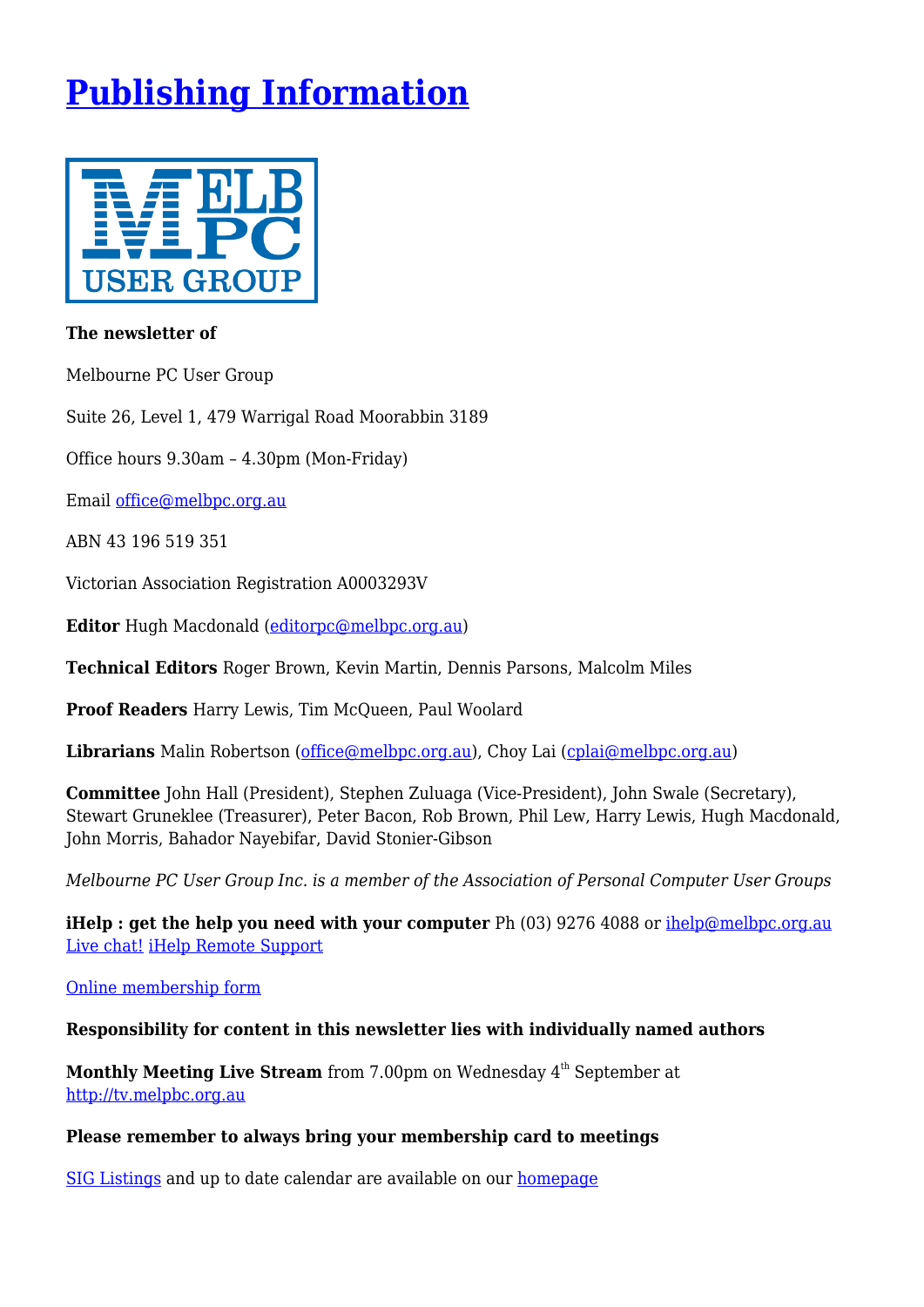## <span id="page-3-0"></span>**[Editorial August 2019](https://www.melbpc.org.au/editorial-august-2019-11791)**



#### **Hugh Macdonald**

### **Thank you, David Stonier-Gibson!**

I begin this month with a thank you to David, both for the stellar effort he has done over the past eighteen months in editing *PC Update* and for the help he is given me in transitioning into the role of editor. The good job that David has done in editing the magazine is universally acknowledged throughout Melbourne PC User Group. David has two articles in the month's edition, including an exciting one entitled Planning To Plan, so something tells me these pages will still feature his words on a regular basis.

### **Who are Hugh?**

I briefly stepped into the editors chair back in May, but I suspect for a lot of members I am fairly unknown. I joined the club back in July 2018 to be a part of the Science and Tech Projects Group. Due to some expertise in marketing and social media (I teach it at tertiary level) I was asked to run for committee and as one the 12 nominations, found myself installed. Ever since I've been helping out with marketing efforts, and you might have seen me at monthly meetings and other events taking photos. I see editing PC Update as part of those marketing efforts, and I look forward to bringing you a good quality magazine each month with lots of interesting content.

But I'm not really new to the club. Back in 1994 when I was 11 years old, my father joined the club and purchased a NetComm V.Fast dial-up modem and signed up for the Internet service. We received our modem and Internet disk, installed Netscape Navigator 1.0 and were away. The early Internet was amazing for the times, and I got to experience it all thanks to the club. I also fondly remember the BBS and the shareware downloading and discussion services that it offered, as well as the very informative magazine *PC Update*. So all in all, I learned a lot about Information and Communications Technology from the club in those days, and now I'm back and learning more still. So to cut a long story short, I think it's a great club with a terrific history and a significant role to play into the future, and I'm honored to be able to make a small contribution to the place through the committee and *PC Update*.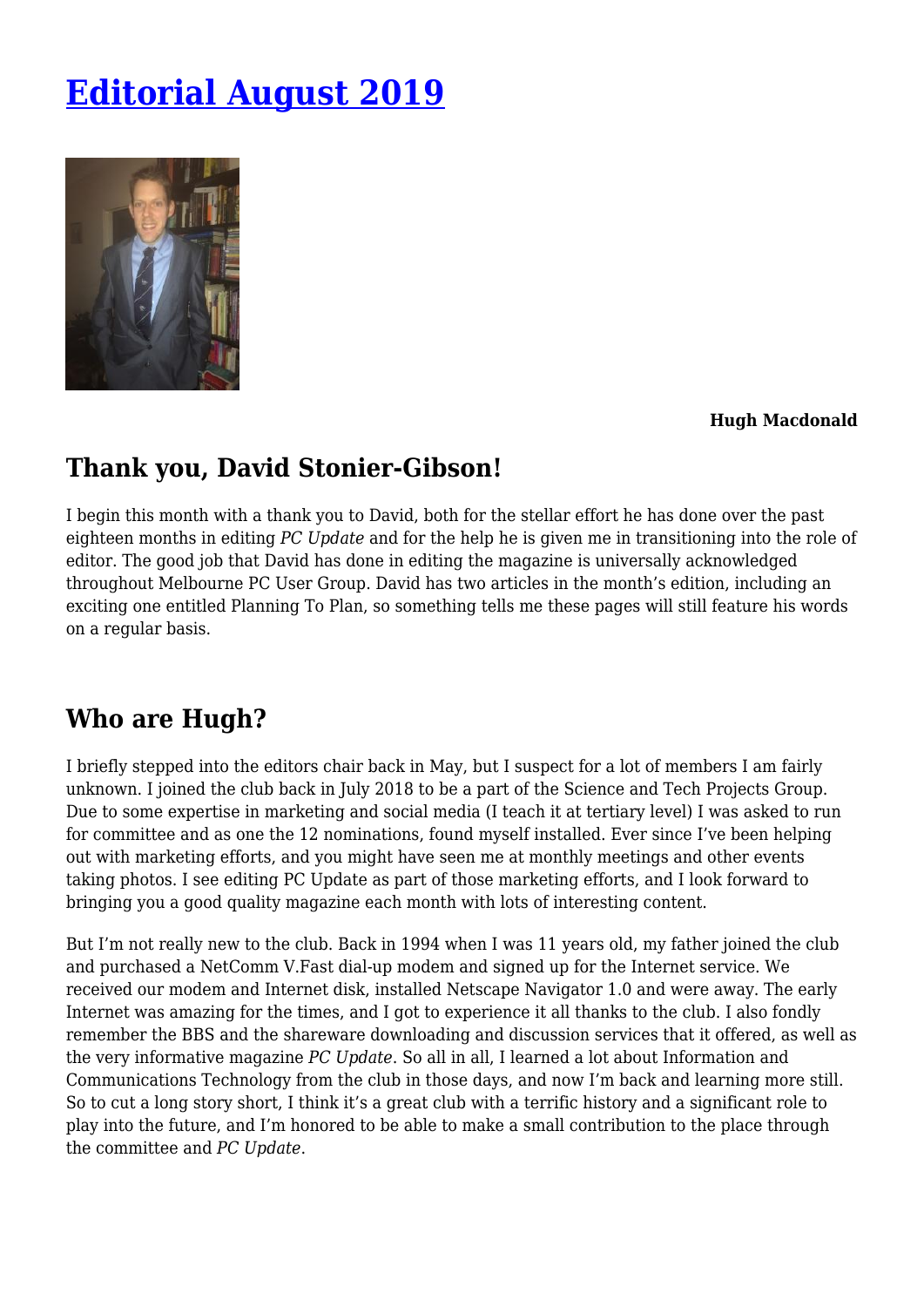### **The Times (of PC Update) Are A Changin'**

After words by myself and David over recent months foreshadowing changes to the way *PC Update* is produced and presented, you'll notice that they have come to bear this month. I have prepared a detailed article inside which outlines exactly what these changes involve, but I ask that you trust me that these changes have been made to ensure that a quality publication is delivered each month. Some further tweaks may be made over the coming months. If you have any feedback (either positive or constructively critical) then I welcome hearing from you via email or Yammer.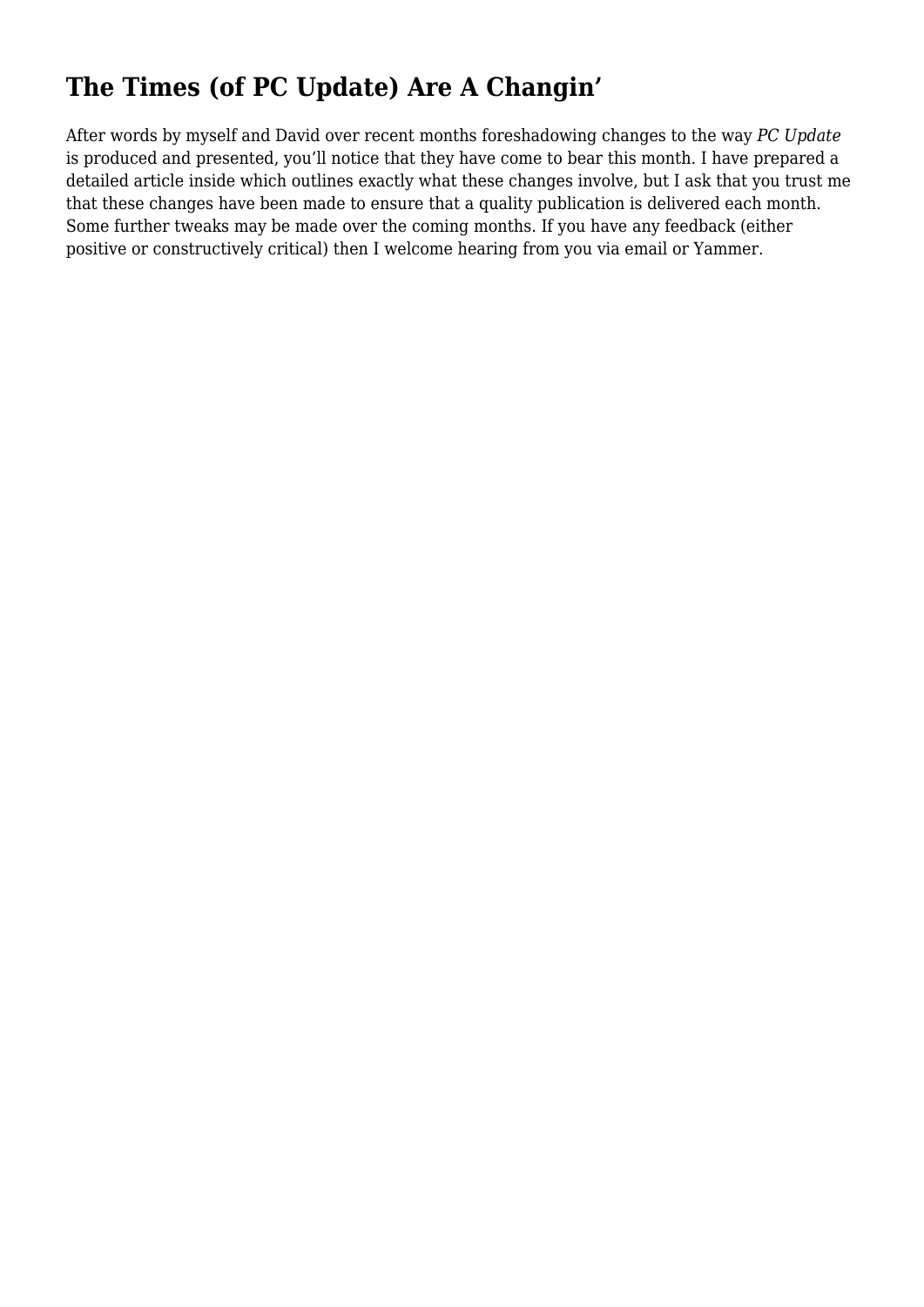### <span id="page-5-0"></span>**[From The President August 2019](https://www.melbpc.org.au/presidents-report-august-2019-11750)**



**John Hall**

#### **Supporting your local Interest Groups**

Our Interest Groups (otherwise known as "SIGs" – for "Special Interest Groups") have long been the life-blood of our organisation.

On Saturday the 7<sup>th</sup> of September we will be holding our annual "SIG Leaders Meeting" at Moorabbin where the leaders and helpers at those local Groups can provide us with feedback on how the attendees at their Meetings judge the work that we are doing in Head Office, so if you attend one of these Groups please be sure to talk to your SIG Leader if you have any concerns at all about the way our Club is being run and they will feed those concerns back to us.

If you do not attend your local Interest Group and you are fit and healthy enough to do so – please go along to one of their Meetings and I am sure that you will be surprised at how friendly and sociable these gatherings are.

One excuse that I hear from Members who do not attend an Interest Group is that they are "Too Technical" for them to participate. If you have read the PC Update Magazine Report of George Skarbek's talk at the July East SIG Meeting you will see that he talked about a "Fitness Tracker Watch" that he had recently purchased.

We also have Groups that talk about Genealogy, Android Phones, Video and Photography plus of Course more Technical Subjects such as Linux or Windows.

As an example – after 3 years of concentrating on the running of our Moorabbin headquarters I am very much looking forward to getting back to being more involved with the Interest Groups that I attend at Wadham House, Mount Waverley.

These meetings take place on a Friday morning and on the first Friday we talk about "Multimedia" (which even includes evaluations of TV Sets etc.) then on the second Friday we talk about Computer Hardware (including Tablets and sometimes Mobile Phones), then on the 3<sup>rd</sup> Friday I attend Ian Bock's "Digital Images" Group which looks at how you can improve your photos AFTER you have downloaded them to your PC and on the  $4<sup>th</sup>$  Friday I run the "Raspberry Pi" mini Computer Group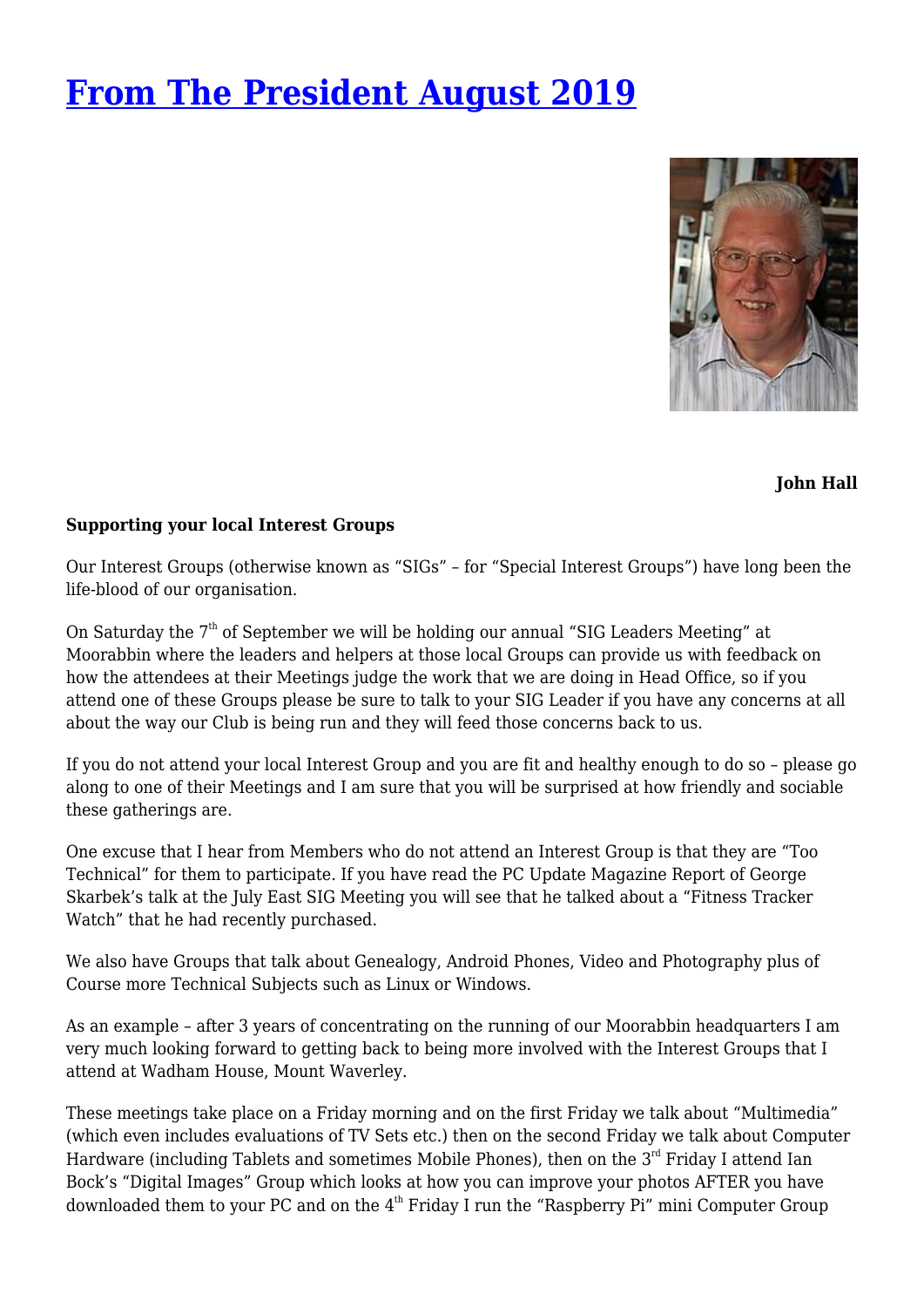which is now officially being touted as a replacement for a traditional "PC" .

To add to this, we also have the "East Workshop" which runs on the Second Sunday of the Month where you can take your PC and our Members will try to fix any problems that you are having as part of your Membership entitlements (i.e. at no charge).

We are very hopeful that we can establish similar "General Interest Groups" in our Moorabbin rooms and if you have a particular interest that you would like to see being supported at Moorabbin please write to [Committee@melbpc.org.au](mailto:Committee@melbpc.org.au) so that these can be discussed at the next Committee Meeting.

If you would like to go along to one of the local Interest Groups in your area you can find a full listing of them on our Web Site at <https://www.melbpc.org.au/sigs/about/sig-list> .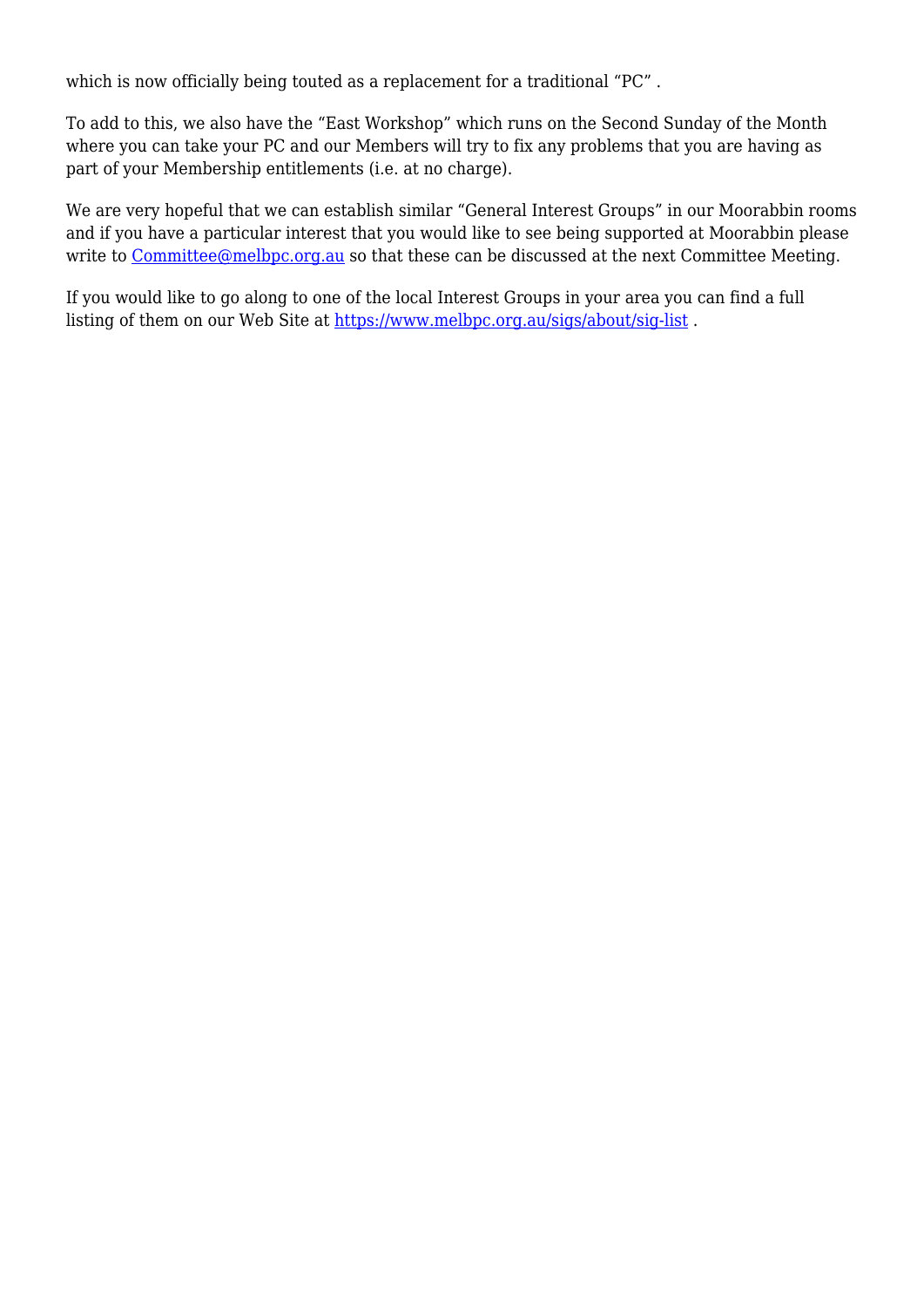## <span id="page-7-0"></span>**[September Monthly Meeting](https://www.melbpc.org.au/september-monthly-meeting-11835)**

The September Monthly Meeting will be held Wednesday September 4 at 7pm

**Guest Topic: Australian Computer Society ICT Educators**



Our guest speaker for September is Catherine Newington who leads the ICT Educators Program and is the community's moderator. Catherine is a registered teacher with over 12 years' experience in the classroom including 5 years as learning and teaching leader.

ACS ICT Educators is a program that supports teachers to build confidence and knowledge to deliver the Digital Technologies Curriculum across Australia. ACS has created a selection of resources that target F-10 teachers. Resources are aimed at teachers to help them unpack the curriculum topics and help them understand the curriculum expectation at each year level. Lesson plans and units of work showcase ideas on how to implement the Digital Technologies Curriculum. These lessons implement skills such as critical and creative thinking, collaboration and student driven learning.

### **Meeting Agenda**

7.00pm sharp: Meeting opens. MC is Peter Bacon Guest speaker: Catherine Newington President's Report: John Hall Social break Q and A with George Skarbek John Hall – Volunteer Award: David Simpson John Hall – SIG Groups: Why We Need Them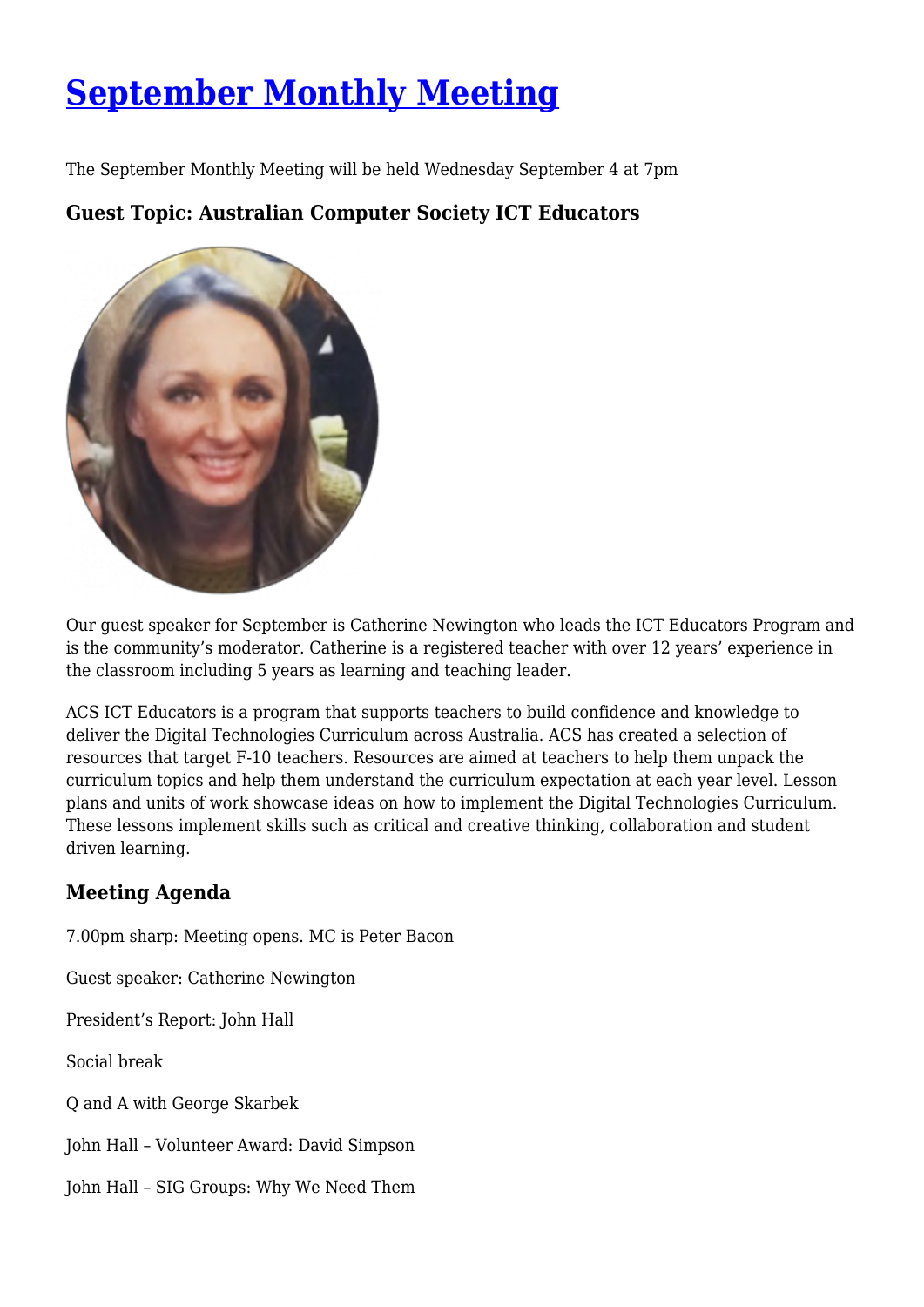What's New? with George Skarbek – An interesting roundup of computer and technology news from around the world

9.30pm: Close

**Please remember your membership card or a photo of your QR code on your phone**

**The meeting is streamed live online at<https://tv.melbpc.org.au>**

**Don't forget, directly after the meeting WAFFLE SIG at Fong's Chinese restaurant in Bentleigh. This is a totally social gathering where you can enjoy a snack, a full meal or just a cup of coffee. Sketch maps at the meeting or use [Google Maps](https://www.google.com/maps/dir/Melbourne+PC+User+Group,+suite+26%2F479+Warrigal+Rd,+Moorabbin+VIC+3189/Fong)**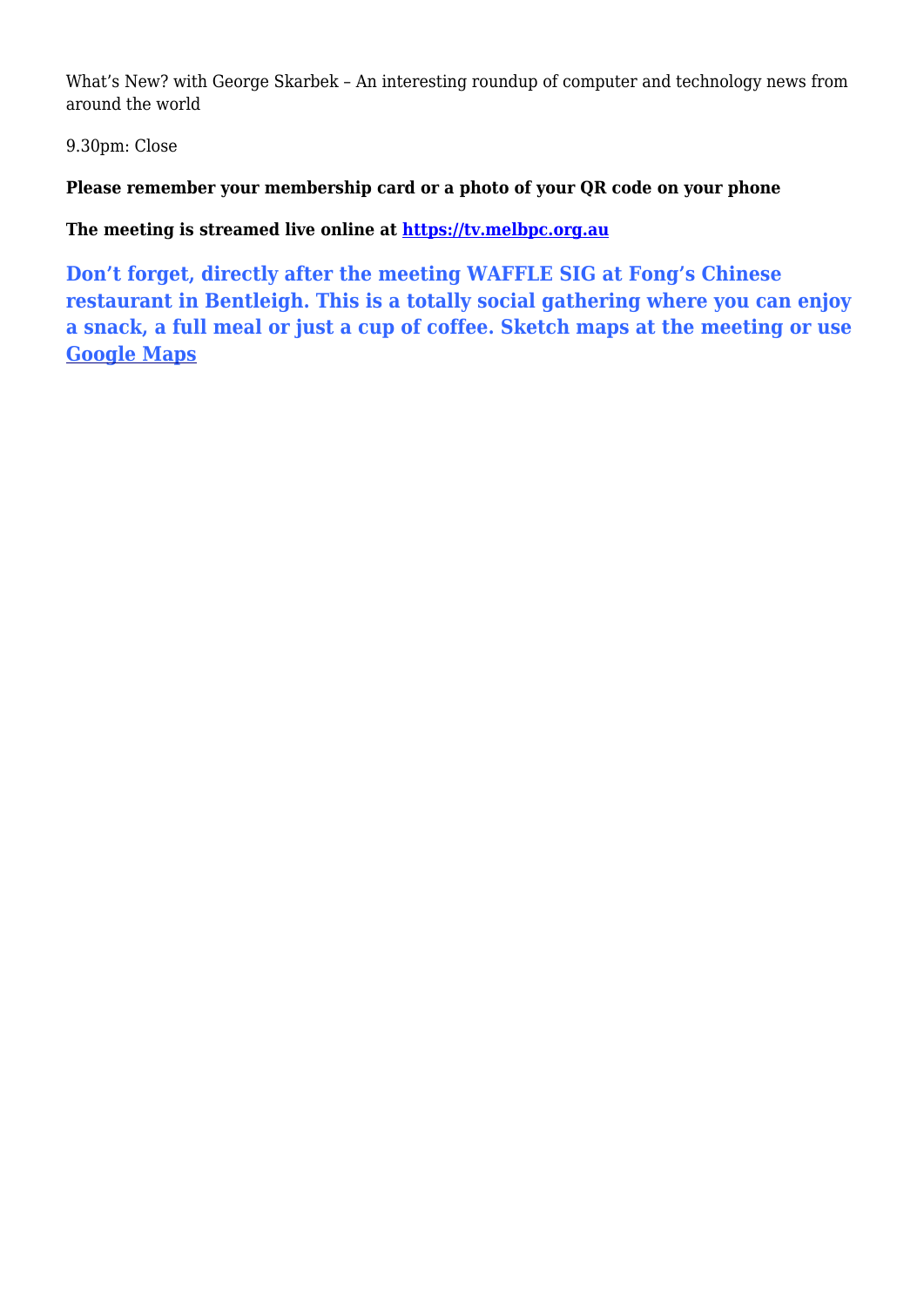## <span id="page-9-0"></span>**[Planning To Plan](https://www.melbpc.org.au/planning-to-plan-11786)**

#### **David Stonier-Gibson**

The club's Annual General Meeting will take place on 6th November. That is when we elect a new committee for the coming year. I have been nominated for President next year by John Hall (President), seconded by Stephen Zuluaga (Vice President).

I was urged to stand by several people I respect. I expressed my willingness subject to John Hall making himself available to support and advise as required, and certain others nominating for Committee. I am hoping we get a 2020 committee that combines the energy of young,progressive members, the stabilising influence and recognition of club history of some older members, and hopefully some representatives of non-Moorabbin SIGs.

It's a little over six years since I joined Melb PC, with an interest only in the Microcontroller SIG. Over the last 2-3 years, as I expanded

my horizon outside Microcontrollers to a larger "Moorabbin wide" view, I have instigated or been involved in a number of programs. Some have been successful, some have withered and died on the vine, or simply gone dormant for want of the right push at the right time. What I have learned from this is that you need not only a champion for a new undertaking, but also one or more "cochampions" so they can prop each other up when the passion hits a flat spot.

I hope I will (if elected!) be able to bring something positive to the club. I have many ideas, but I also know it is very difficult to

implement ideas without on the ground, practical support from others. No one person can have the energy and the full skill set to bring a non-trivial project to fruition single-handedly. I am also painfully aware that I am in many ways the new boy on the block, that my view of the club has been been somewhat myopically focused on tech, "making", micros and Moorabbin, and that there is a lot of significant club history I am unaware of. That is why I will seek to consult other longer term members on issues like non-Moorabbin ("regional") SIGs, the needs of older members, and club processes and procedures.

But there is something I believe is ultimately even more important: A long term vision and goal. Where do we see the club being in 5 years? 10 years? Maybe even 15 years? I don't have a clear vision, although by default I have been promoting a transformation into a Maker club. There are huge questions that need answering (not implying the answers here!): How many members will we have? What demographic? Will we still call Moorabbin home (will it even be affordable)? Can regional SIGs survive? What benefits will we be able to offer the membership of 2024, 2028, 2033?

I can't answer those questions on my own. But the answers to those and other similarly challenging questions are what will form a vision of our club going forward, they are what will define our long term goals and where we are headed. Those answers should also inform the decisions we make during 2020 so we can be confident that every decision, every expenditure of energy and funds, every change we make, we will help steer us in the right, agreed upon, direction. We can only aim for a destination, become proactive rather than reactive, if we know the destination. (It's called a business plan!).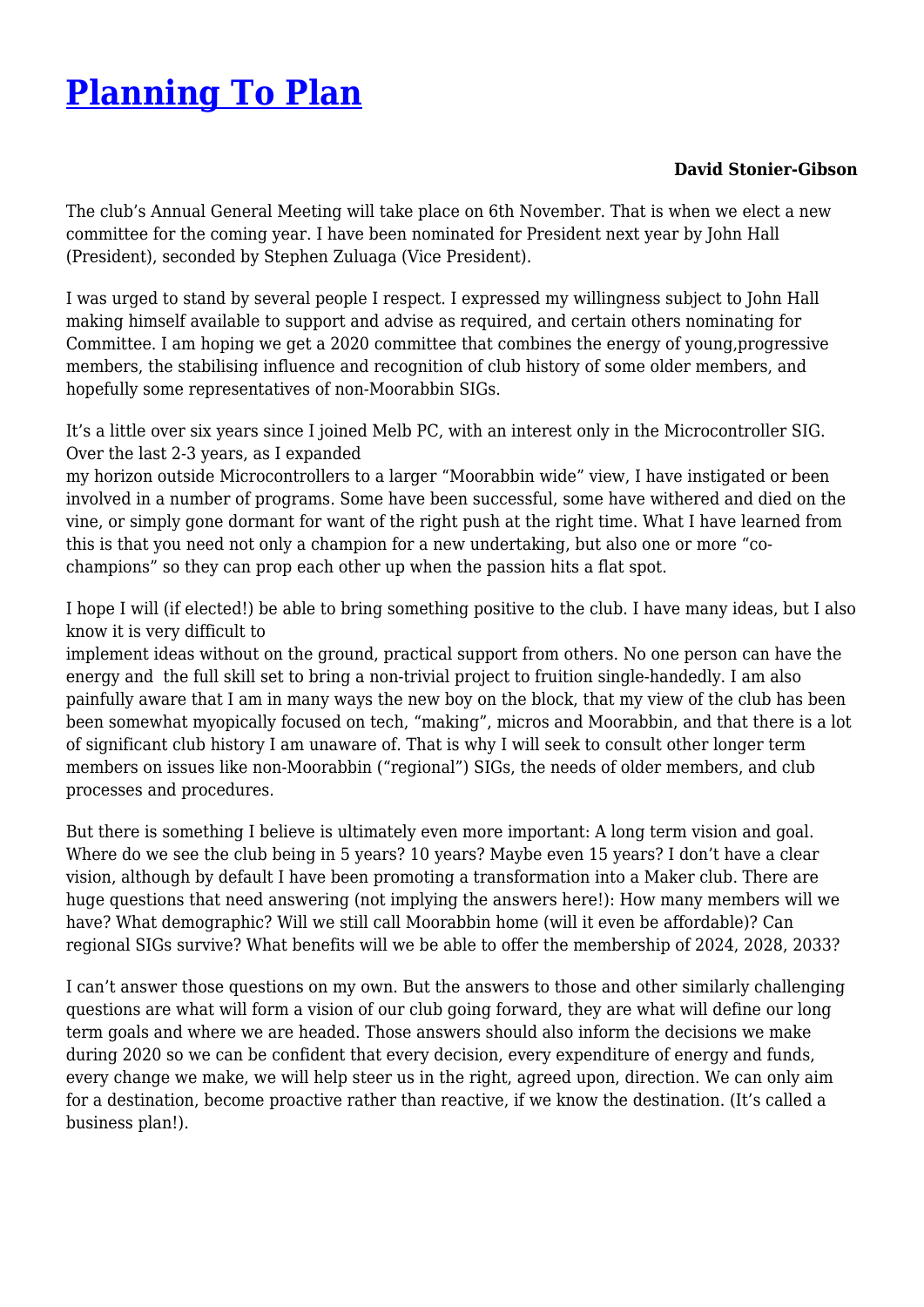

For the last two years on committee I have often said or thought that the presidency is a poisoned chalice. This especially from seeing JohnHall and Stewart Gruneklee (as treasurer) stuck with the legacy of legal and Workcover matters (that I was blissfully unaware of at the time) and some poor business decisions trying to replicate past glories in a changed world. But those issues are now behind us and we can start to consolidate and stabilise the existing club and plan the transformations that will take us into the future.

I invite you to post any ideas you may have about the long range future of our club on [Yammer:All](https://www.yammer.com/melbpc.org.au/#/threads/company) [Company.](https://www.yammer.com/melbpc.org.au/#/threads/company) I will take note of inputs but probably not respond – not only am I away until 1st October, but I also would like to see what comes up without influencing or commenting.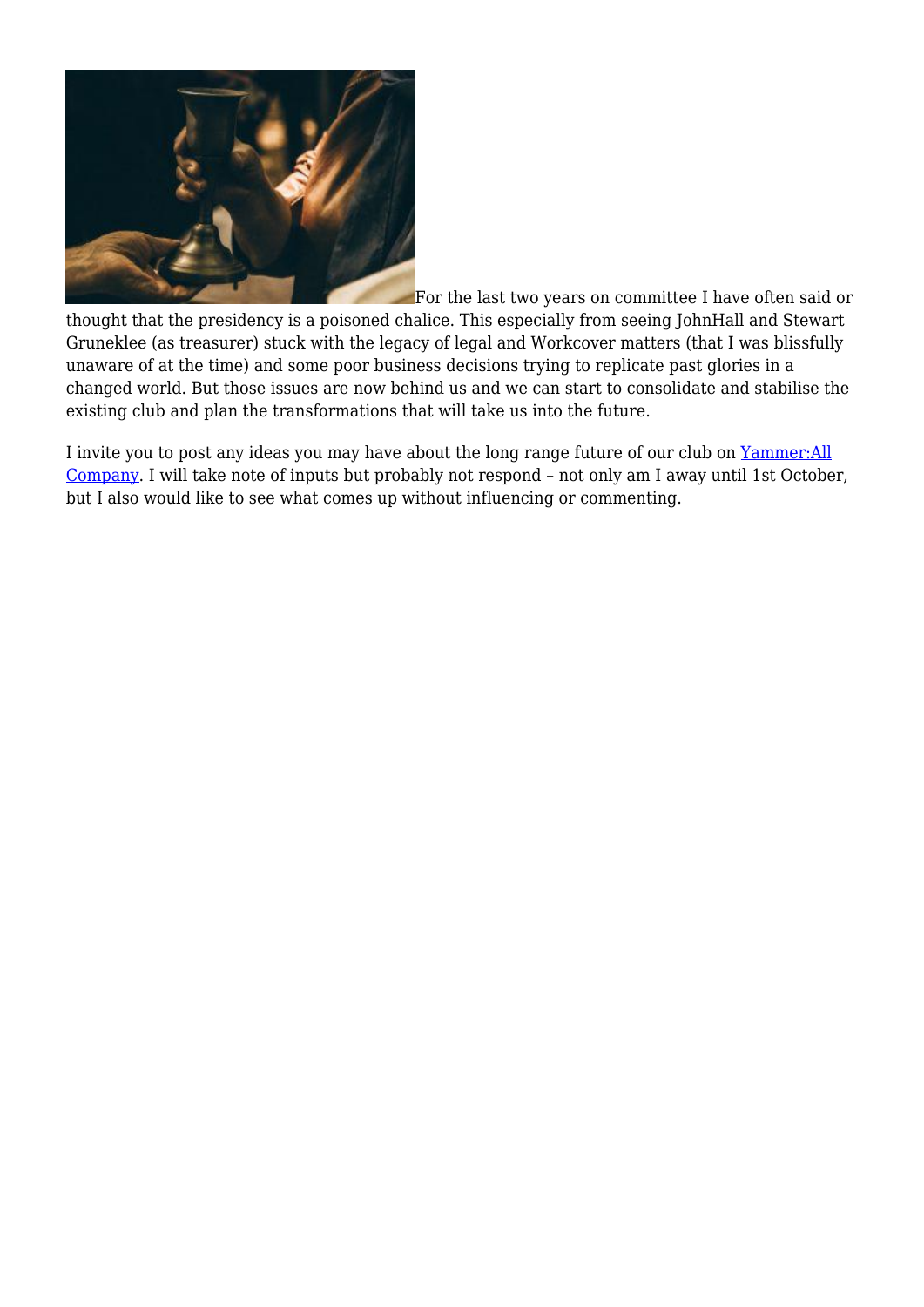## <span id="page-11-0"></span>**[The Future of PC Update Publishing](https://www.melbpc.org.au/the-future-of-pc-update-publishing-11815)**

#### **Hugh Macdonald**

Over the years PC Update has been produced using many different software packages. These have included Corel Ventura, QuarkXPress, and Microsoft Word. For about the past six months, it has been produced using LibreOffice Writer. Neither LibreOffice or Microsoft Word have been ideal, as they aren't strictly desktop publishing packages. So the search has been on for something better.

One of the prerequisites has been that the software package must be cross platform so that any volunteer within the club, whether they run Windows, Linux or Mac OS, could take over production. This has ruled out Microsoft Publisher. Scribus (an open source desktop publishing package) was trialed, but this proved to be too cumbersome to use. So this eventually led to WordPress, and a web first production and distribution model for PC Update.

This is in line with many publications around the world today. Some of the biggest publications in Australia, such as the Herald Sun, use WordPress as their platform. Many niche publications that provide ICT news and reviews also use WordPress as their platform.



With the addition of a plugin called PDF & Print the WordPress based publication of PC Update can be outputted in a print friendly format.

The new approach to producing and publishing PC Update will offer several advantages to members:

If you prefer to read the magazine from cover to cover in PDF or printed format, you can continue to do so happily. You'll now also find that every article is bookmarked, so you can use your PDF software to navigate easily to the articles you want to read.

If you prefer to read the magazine on your smartphone or tablet you'll now be able to do so in a format that is most appropriate for these devices. The entire Melbourne PC User Group website is designed to be responsive to different screen sizes, so you'll automatically receive the best formatted article for your specific device.

Going forward other innovations will be introduced which will further enhance the online viewing format.

The last advantage is that it is now much less time consuming for the editor to produce the magazine. So this will allow time for more interesting articles to be included.

It is hoped that you enjoy the new dual format PC Update. A lot of thought, time and effort has been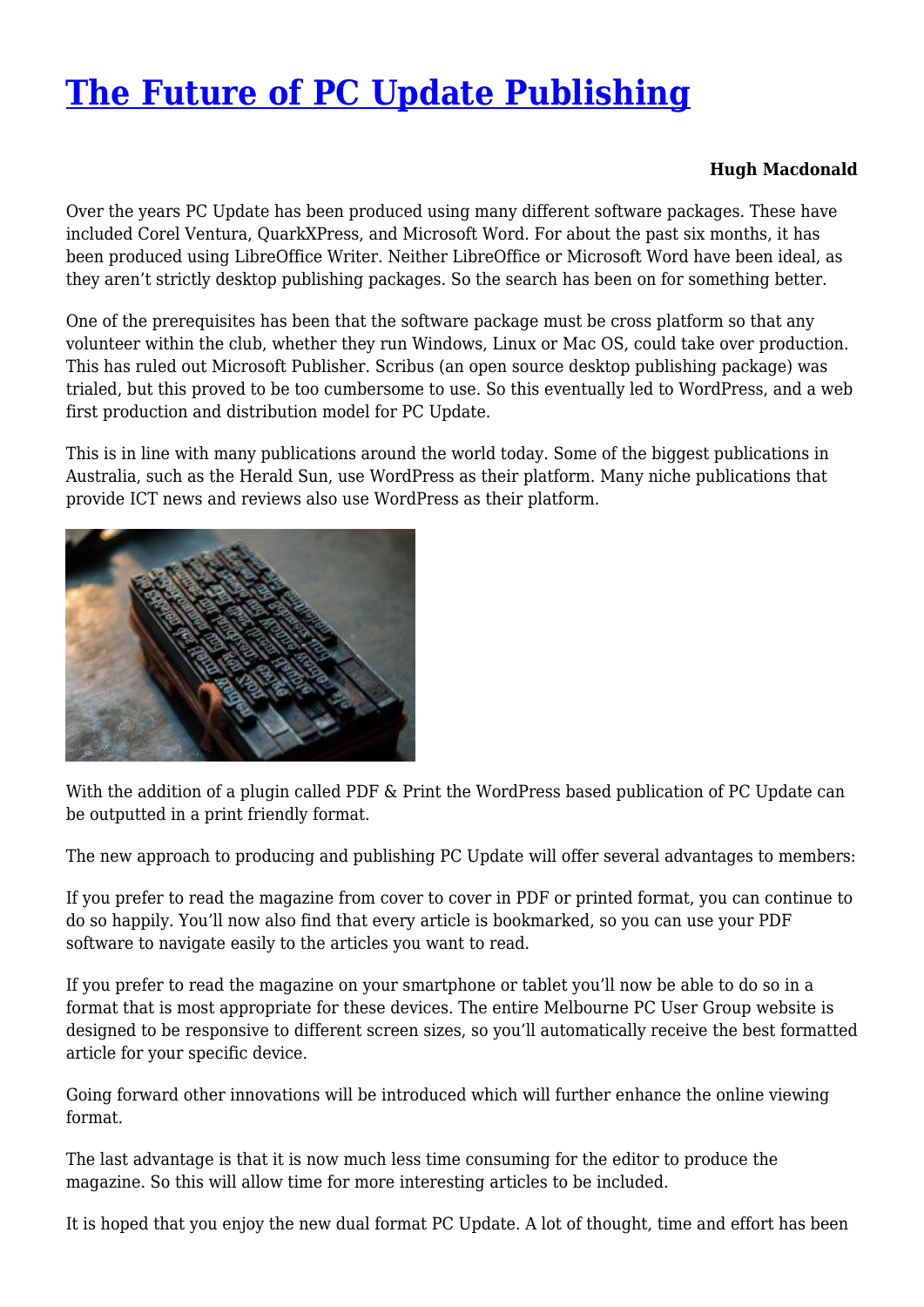put into this updated approach to its production and publication. However all feedback on it is welcomed, and if you have any thoughts, please express them via Yammer or email.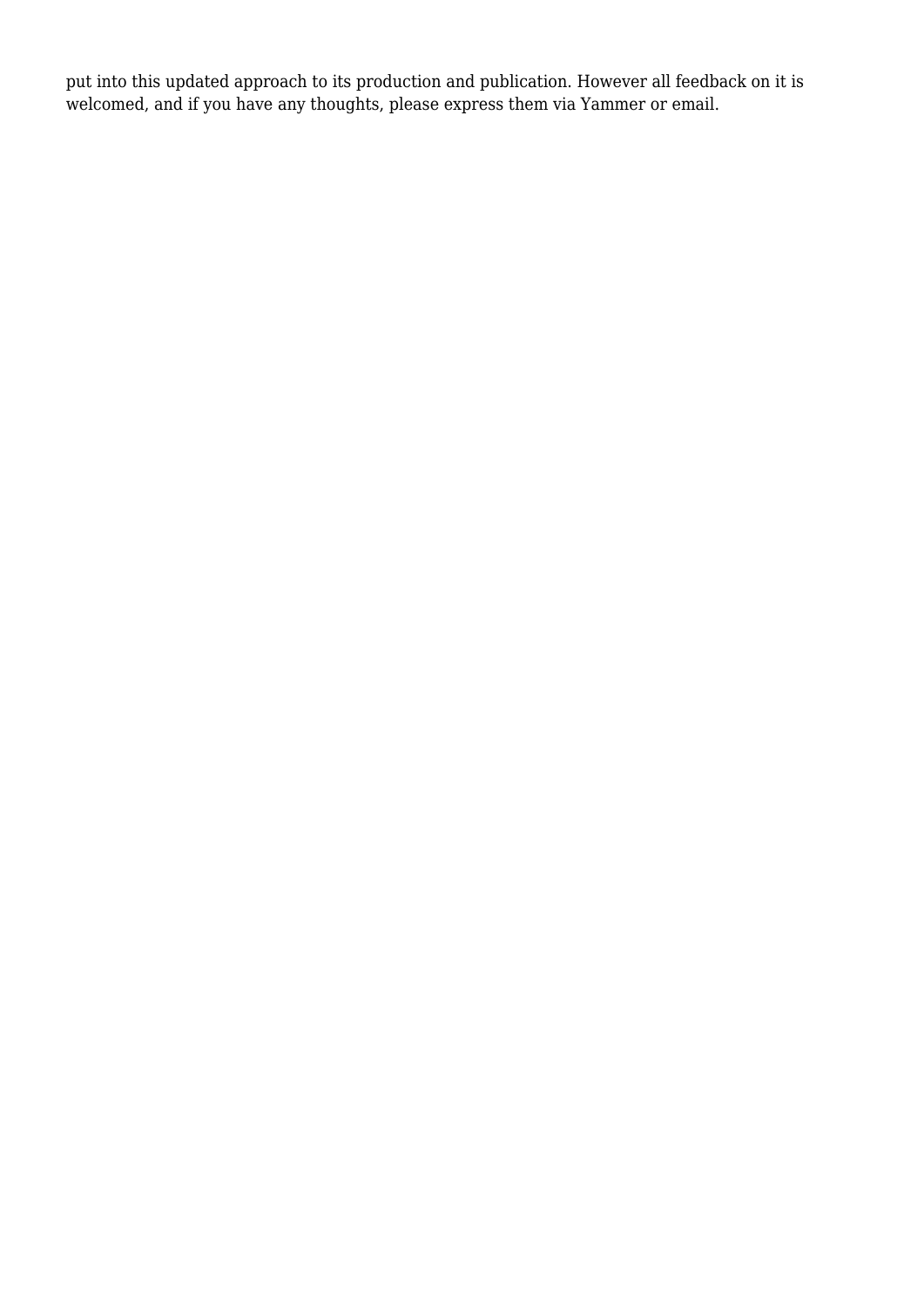## <span id="page-13-0"></span>**[How Australia can make AI work for our](https://www.melbpc.org.au/how-australia-can-make-ai-work-for-our-economy-and-for-our-people-11825) [economy, and for our people](https://www.melbpc.org.au/how-australia-can-make-ai-work-for-our-economy-and-for-our-people-11825)**

**[Anthony Elliott](https://theconversation.com/profiles/anthony-elliott-92578)**, *[University of South Australia](http://theconversation.com/institutions/university-of-south-australia-1180)*



The idea of robots taking our jobs is not radically new.

But artificial intelligence (AI) is now completely reorganising the global economy. Some estimates of productivity-driven economic growth conclude that AI will contribute approximately [\\$US16 trillion](https://www.weforum.org/agenda/2017/06/the-global-economy-will-be-14-bigger-in-2030-because-of-ai/) [to the global economy by 2030.](https://www.weforum.org/agenda/2017/06/the-global-economy-will-be-14-bigger-in-2030-because-of-ai/)

Unfortunately – compared to the European Union, Japan, United States and United Kingdom – Australia has been relatively late in turning to address the challenges of AI, and creating the right policies to deal with its many implications (good and bad).

For our economy to thrive, what we need now is the right mix of governance, regulation, civil society participation, industry support and business compliance – as well as the development and deepening of digital literacy throughout Australian communities.

So how can we make that happen? A [report launched today](https://acola.org.au/wp/artificial-intelligence/) is designed to help.

### **Euphoria versus cataclysm**

New developments in AI are very different from previous forms of automation. Technologies today are mobile, situationally aware, adaptive and in real-time communication with other intelligent machines.

Machine learning has been especially important in speeding up the spread and efficacy of AI. Machine learning encompasses smart algorithms that improve their performance unsupervised, often through sorting and classifying big data sets. Applications include weather prediction, medical diagnostics and personalised marketing (such as ads through Facebook).

Klaus Schwab, founder of the World Economic Forum, said the AI revolution is ["unlike anything](https://www.penguinrandomhouse.com/books/598250/shaping-the-future-of-the-fourth-industrial-revolution-by-klaus-schwab-founder-and-executive-chairman-world-economic-forum-with-nicholas-davis/9781984822611/)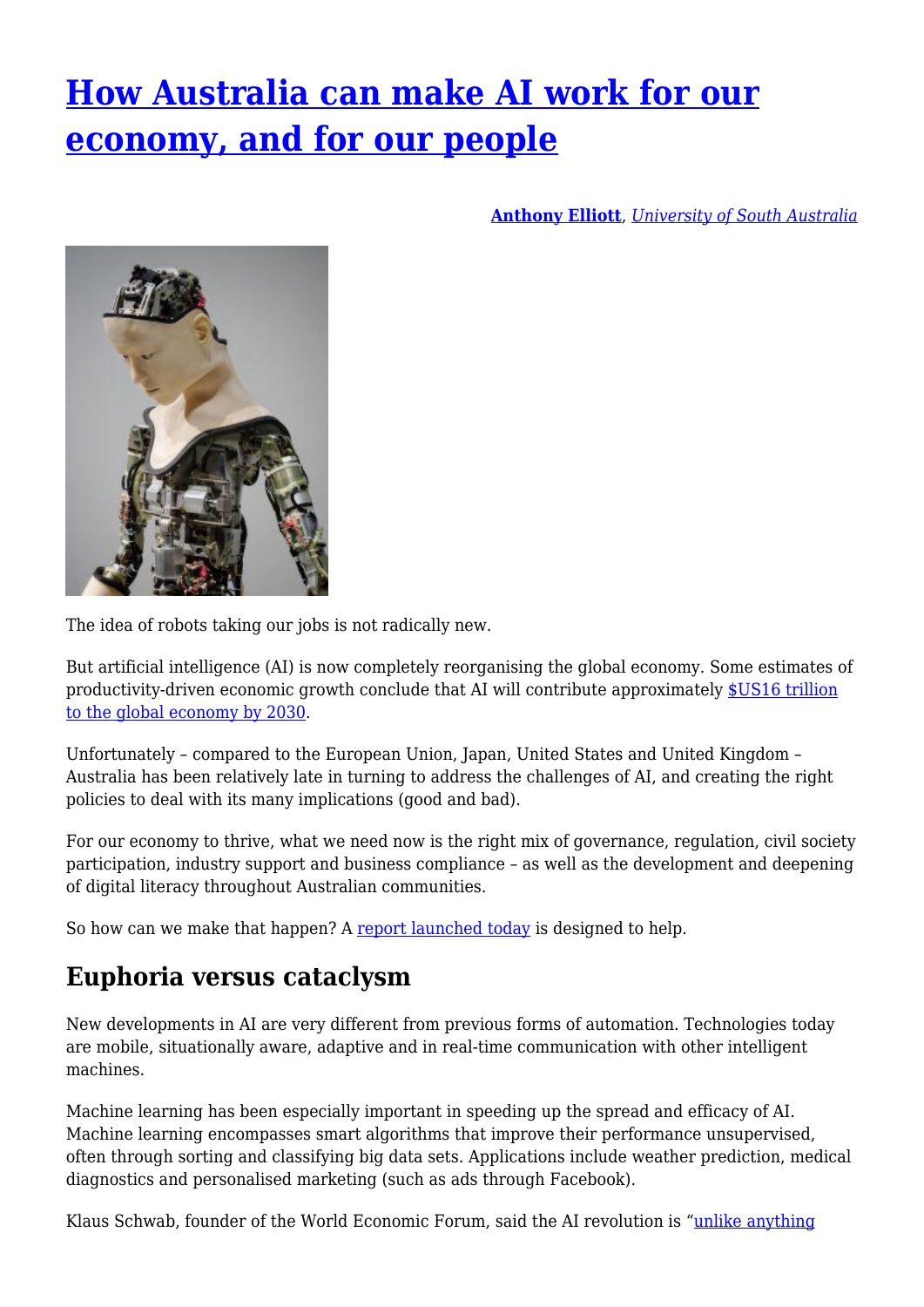[humankind has experienced before](https://www.penguinrandomhouse.com/books/598250/shaping-the-future-of-the-fourth-industrial-revolution-by-klaus-schwab-founder-and-executive-chairman-world-economic-forum-with-nicholas-davis/9781984822611/)".

The consequences of our increasingly automated global world involve a shattering of political orthodoxies. We have to be much more agile and prepared to change fast. Our policies and approaches should allow us to cope with the unexpected, unanticipated shifts coming from the digital revolution.

I have been pondering these massive global changes over the last nine months while working as a member of the Australian Council of Learned Academies Expert Working Group on Artificial Intelligence in Australia. The [ACOLA Report,](https://acola.org.au/wp/artificial-intelligence/) launched today in Canberra, considers the full spectrum of issues arising from AI.

One big challenge we faced was to distinguish between euphoric and cataclysmic visions of AI. Another big task was to chart the public policy "sea change" arising from AI. Neither challenge was easy to confront.

### **Leveraging AI for Australia**

The ACOLA Report lays out how we can improve Australia's economic, societal and environmental well-being while taking into account the ethical, legal and social issues linked with AI.

It highlights the importance of finding a balance between innovation and risk, and how we can weigh up the promise of unprecedented technological transformation of manufacturing, infrastructure and the economy on the one side, and the growing risks of technological unemployment and autonomous weapons ("[killer robots"](https://theconversation.com/why-its-so-hard-to-reach-an-international-agreement-on-killer-robots-102637)) on the other.

The plan outlined in the report focuses on education, business operations, governance and regulation, social implications, research and skills.

In terms of education, for example, increased automation of routine tasks means people will be freed up in the workplace. This means there's likely to be an increased demand for employees with strong interpersonal skills and critical thinking.

The social sciences, humanities and creative arts have a big role to play in promoting ethical AI. Science, technology, engineering and mathematics are vital in advancing the next generation of AI researchers.

AI will demand new skills and capabilities, and adaptability, in our workforce. Micro-credentialing (a form of education in which "mini-degrees" are achieved in specific subject areas) is likely to become useful for certifying basic education and digital literacy in AI.

Schools, the vocational education and training (VET) sector and universities should encourage broad-based training and lifelong learning in AI development.

The ACOLA report also addresses the need for new policy relating to data harvesting and invasions of privacy (for example, involving tech giants Facebook and Google) and geopolitical concerns, especially where the spread of fake news has been powerfully weaponised by Russia and other countries.

### **Everything to play for**

Getting the balance right between opportunity and risk arising from the AI revolution will be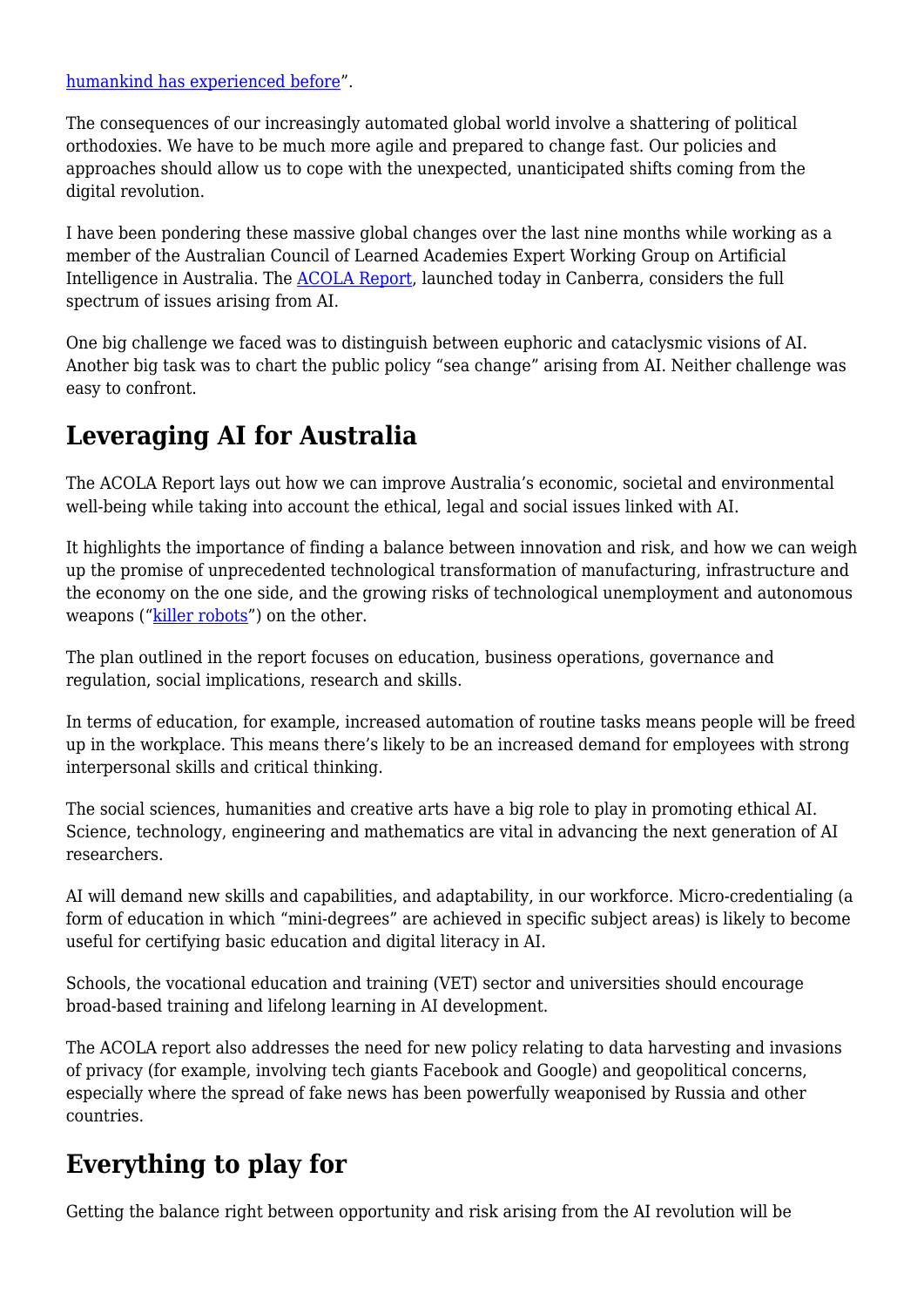essential to the future fabric of Australia. However the ACOLA report is only the start of the process of public engagement – much more needs to be done.

What is now urgently needed, I think, is a national summit on AI – involving politicians, policymakers, business leaders and industry representatives and people from the broader community. This can help us consider how Australia might best fashion a common framework for the ethical development of AI, both in our country and internationally.

Australia has come to this global policy debate somewhat later than some, but in terms of the AI revolution there's everything still to play for.

*The arguments developed in this article are the author's own views, and not representative of ACOLA or the panel that contributed to the horizon scanning report on AI.*

[Anthony Elliott](https://theconversation.com/profiles/anthony-elliott-92578), Dean of External Engagment and Executive Director of the Hawke EU Jean Monnet Centre of Excellence, *[University of South Australia](http://theconversation.com/institutions/university-of-south-australia-1180)*

This article is republished from [The Conversation](http://theconversation.com) under a Creative Commons license. Read the [original article.](https://theconversation.com/how-australia-can-make-ai-work-for-our-economy-and-for-our-people-113744)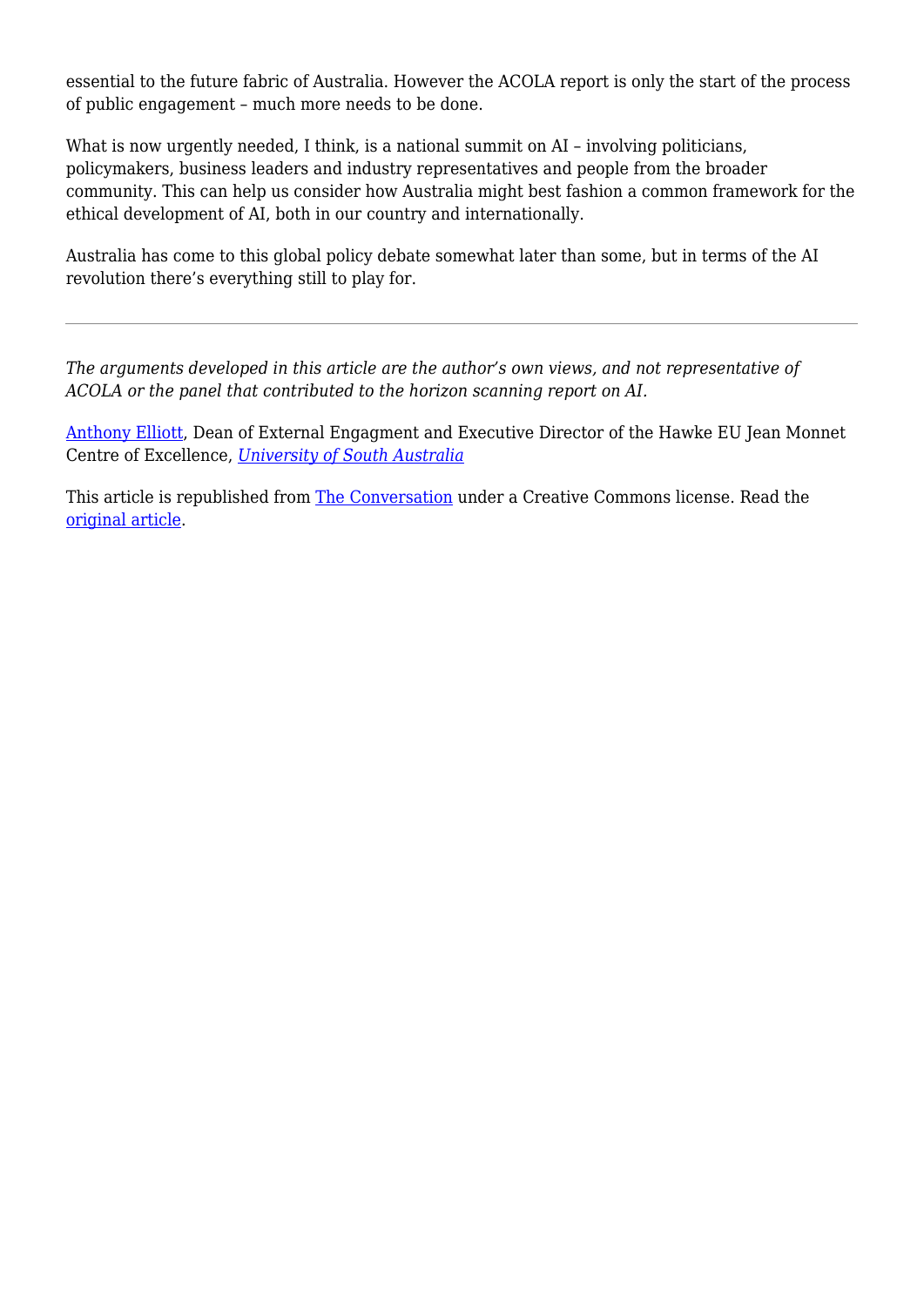### <span id="page-16-0"></span>**[East SIG Report August 2019](https://www.melbpc.org.au/east-sig-report-august-2019-11754)**

#### **Neil Muller**

**Paul Woolard** opened the August meeting with sad news of the sudden passing of member Andre Rigoni. Illness to another member resulted in a call for a permanent volunteer to assist with the mid break tea/coffee preparations. Paul then thanked Dave, Stuart and George for the many presentations they make at East and asked more members to consider giving presentations in the future.

The meeting then commenced with **George Skarbek** conducting his popular Q&A segment.

Q: I was given a "magnificent gaming keyboard" but I can't get it to display a colon. The semi colon works, but the colon is the only key I've notices that doesn't work. I need the colon when entering internet address so this error is becoming a problem.

A: I suspect the keyboard may be the cause. Even though the semi colon is on the same physical key and displays correctly, the keyboard could still be at fault. This is possible due to an error in the row or column decoders in the keyboard.

Audience suggestions:

– Possibly a key reassignment may solve this problem.

– Try another keyboard to see whether the cause is due to hardware or software.

– I had a similar problem with keys not displaying correctly. The error turned out to be due to software and not a hardware fault. My problem was solved by changing the keyboard to Swedish then back again to English, after which all faulty keys displayed correctly.

Q: This is a warning to members. Two acquaintances had the NBN connected recently and the installers seemed to pick the most inconvenient locations in the house to wire up their equipment. Therefore I suggest members keep a close eye on where the NBN box is installed. You can request the installation anywhere up to 30 metres from the house connection point so make sure you get the NBN box where you want it.

(Tech Ed: Regarding selecting an 'inconvenient location'. Yes, you are fully entitled to nominate a location. NBN SHOULD take this into consideration. IMO, it should be a mutually convenient location, not necessarily one based on distance. A straight run of say 40 metres may be easier for the installer, than a 5 metre run, for instance. Be polite to the installer and put the kettle on and who knows!)

A: Yes, that's good point. Don't let the installers bluff you and insist on your NBN connection being where you want it not and what's easiest for them to install. Once installed it becomes your expense to rewire if the equipment is in an inconvenient location.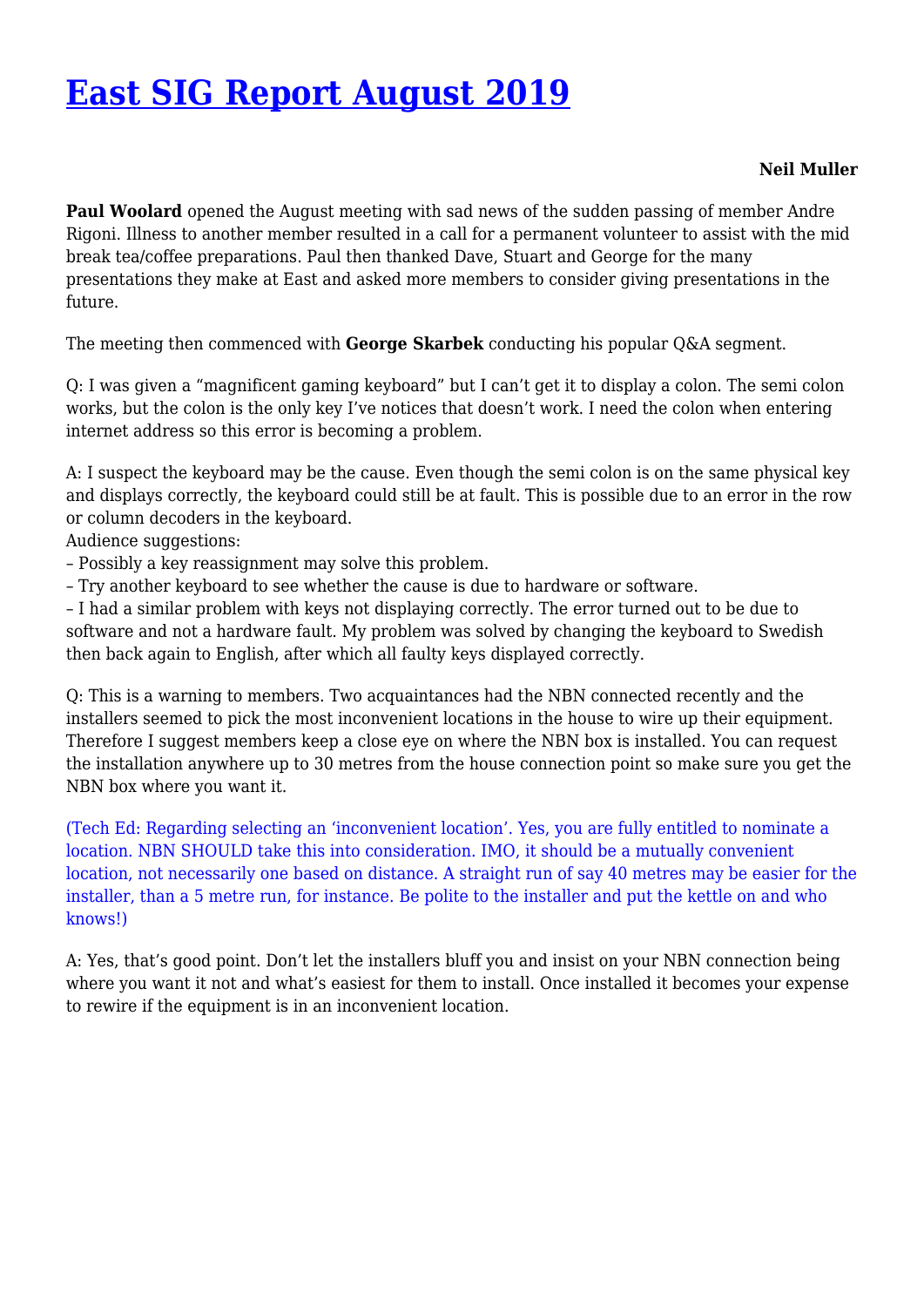

NBN Fibre to the Premises connection

Q: This is another comment on the NBN. I'm an Optus customer and have had the NBN now for 3 months. I opted for the middle package of 50mbps download. I was only getting 30mbps down and 1.5 up. I've battled and haggled with Optus for those 3 months and finally I'm now getting what I paid for. Persistence finally won the day and I received a \$50 credit to boot.

A: Well done. I also had a problem with the NBN and after the third attempt I went to the Telecommunications ombudsman. Hours later the problem was fixed. Keep that in mind that the ombudsman has a lot more clout than you or I have.

(Tech Ed: This is not necessarily true, as the TIO is somewhat restricted on what it can tell the NBN what to do, the RSP yes, but not NBN. I have even been told by customers that 'The man from NBN was very rude and I never want to speak to them again'! They are NOT the ultimate answer.)

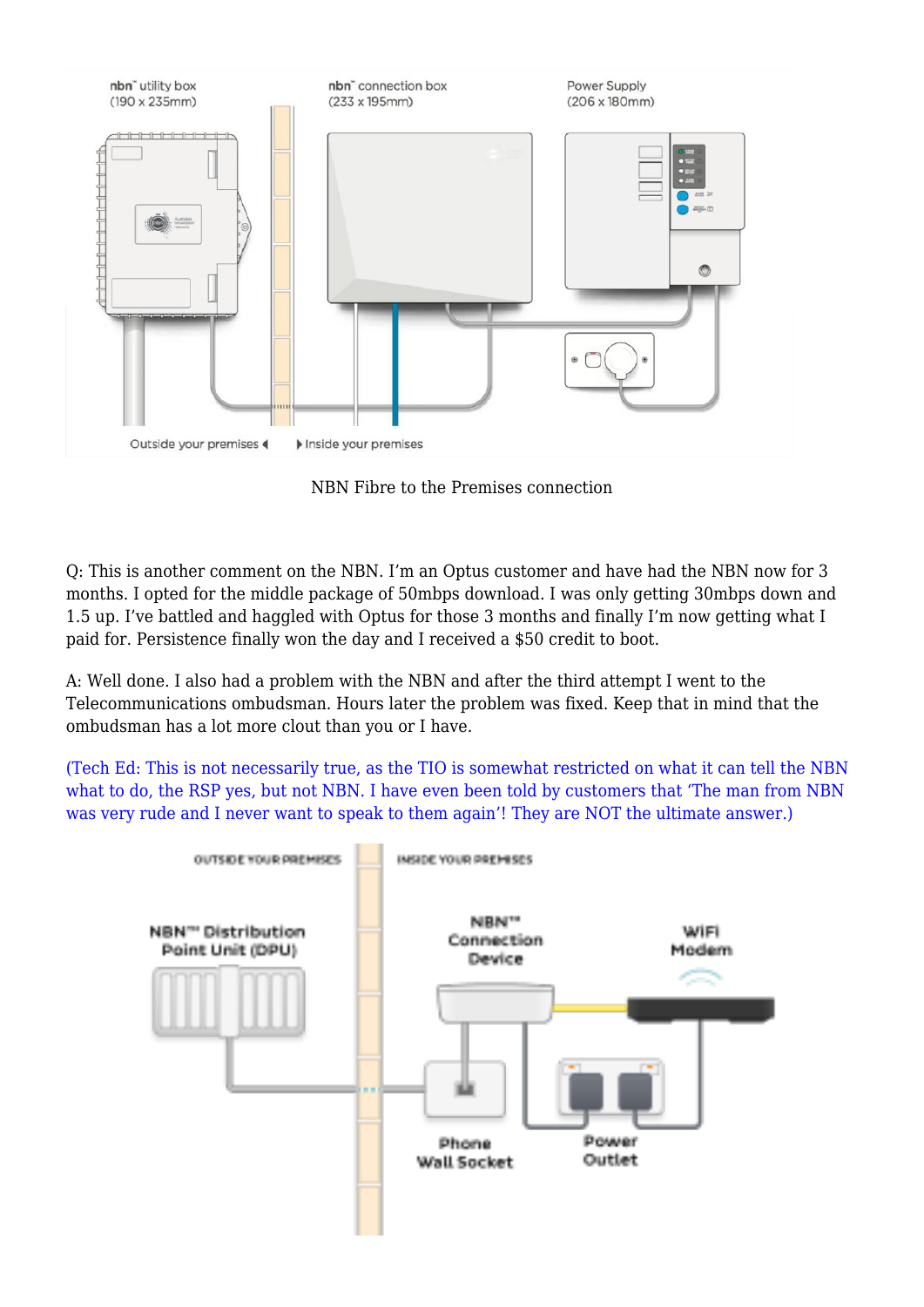Q: Recently a business I know had NBN installed with iinet. They are happy with the service and the 50mbps download and 20mbps upload speeds they are getting. The problem was that it took Telstra 4 to 5 days to transfer the business phone number over.

(Tech Ed: Generally speaking, if the phone line is important and you wish to keep the risk of delays on transfer down, then the most reliable way, is to stay with the same RSP.)

A: I've heard stories like that as well. I've no idea why it takes so long, it should be a matter of someone sitting at a keyboard and changing it with a few clicks.

(Tech Ed: On the face of it, this is true. However, there is no agreed process between the multitude of RSP's AND IMPORTANTLY, it needs to be co-ordinated with the NBN.

For mobile phones, there is an agreed process in place (government regulation) and there is only 3 players to co-ordinate and so much easier. There are many RSP's and some types of port are much more difficult (usually business type services). What it amounts to is 'BEST EFFORT' or not! Most RSP's have a queue to work through and your turn will come EVENTUALLY!)

Q: I'm connected to the NBN at home and recently installed a new telephone system. A blinking light on the answering machine keeps telling me there's a message when there is none. I've spoken to Uniden and they told me they get a lot of complaints about that issue. Uniden claim the cause is from Telstra and the NBN. It's not a significant problem as a blue light also appears when there is an actual message. Have you heard of this problem before?

A: I've got a 5 station phone setup and not experienced anything like that. Audience member: I'm with Optus and I've had the same thing. My cordless phone says there's a message and I just let it blink away. It's been blinking away for 2 years now.

(Tech Ed: I have a Uniden cordless phone and haven't experienced that problem. I suspect the issue is a setting in the modem, whether that setting is accessible to the user, is another matter. Personally, I turn off as many phone options as practical and use any functions (such as answering machine etc) and use the ones built into the phone.

The blue flashing light may be telling you that there is something on the RSP's system, but you're actually checking the messages, within the answering machine, or vice versa.

In that regard Uniden are correct, their phones aren't faulty, it's the confusing aspect, on what you are activating.)

**(Tech Ed: On Yammer we have an 'NBN Questions & Comments' Group.**

**I would highly recommend, that MelbPC members go to this group and feel free to ask SPECIFIC questions, about their NBN connections. General NBN statements by others, while well meaning, can give the wrong impression, due to the many variables.)**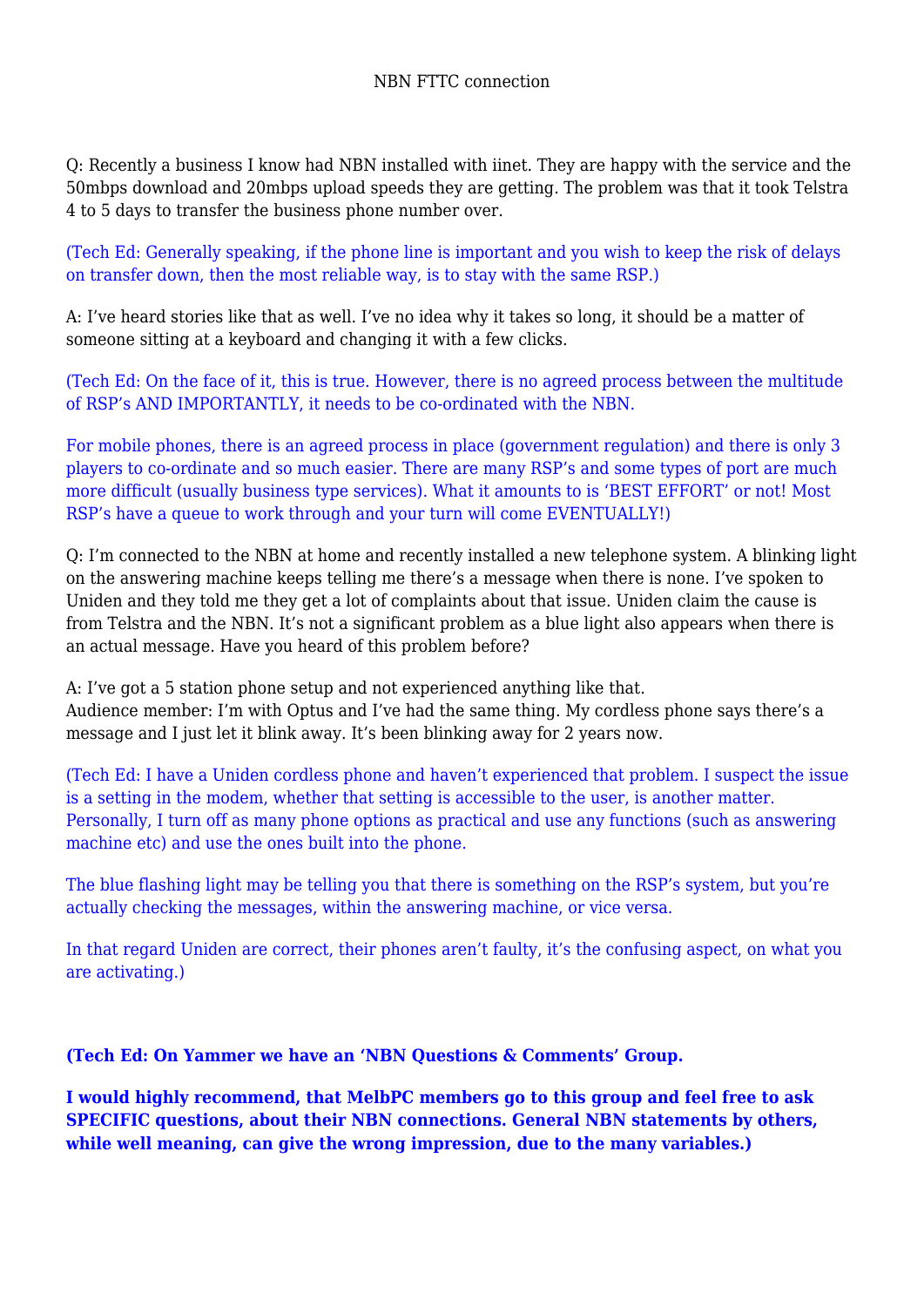

Following Q&A **Paul Woolard** outlined some of his favourite websites. Most are technically oriented but one he uses for current issues and news is [www.insidestory.org.au](http://www.insidestory.org.au). Inside story is an independent Australian website featuring national and international news, current affairs, book reviews and culture. Articles are from leading writers and researchers through the support of Swinburne University of Technology and the University of South Australia. Articles display the number of words in each, with most articles around the 2000 word mark.

A recent article Paul found of particular interest was "Rolling Thunder", an article on the atomic tests in outback South Australia in the 1950's and 60's. Although this article is slightly longer than most, Paul recommends it to members.

Technical sites Paul regularly refers to and displayed during his presentation were:

- "Make Use Of" at [makeuseof.com](https://www.melbpc.org.au/www.makeuseof.com%20)
- "Make Tech Easier" at [maketecheasier.com](http://www.maketecheasier.com) and
- "ZDnet" at [com](https://www.melbpc.org.au/ZDnet.com)

Additional websites Paul uses and recommends can be found in the July 2018 East SIG report.

**George Skarbek** followed with a short talk on hard drive reliability. A study of 108,000 hard drives from various server locations were evaluated over the last 3 month period. Only drives with 60 or more representative samples were included in the study's findings. George displayed a webpage from the study which listed the various drives, the number of samples and their annualised failure rate. It's the annualised failure rate of a hard drive that is used to gauge its reliability. Toshiba had the lowest failure rate, followed by HGST (Western Digital) then Seagate the least reliable. Toshiba has held the top spot in these studies for the last 2 years or more. George's conclusion, buy Toshiba.

After a break **Dave Botherway** spoke about "Cloud Services for MelbPC Members". All MelbPC members have an ID in the format of usename@melbpc.org.au. Besides being used to access Members-Only areas of our website, it is also an email address with full mailbox facilities provided by Microsoft – so is actually a Microsoft ID.

Email can be accessed as Web Mail using a browser, or saved and processed on the PC using a Client email program such as Windows Mail (part of Windows 10), Outlook (within Office365), Eudora, Thunderbird, Mailspring etc.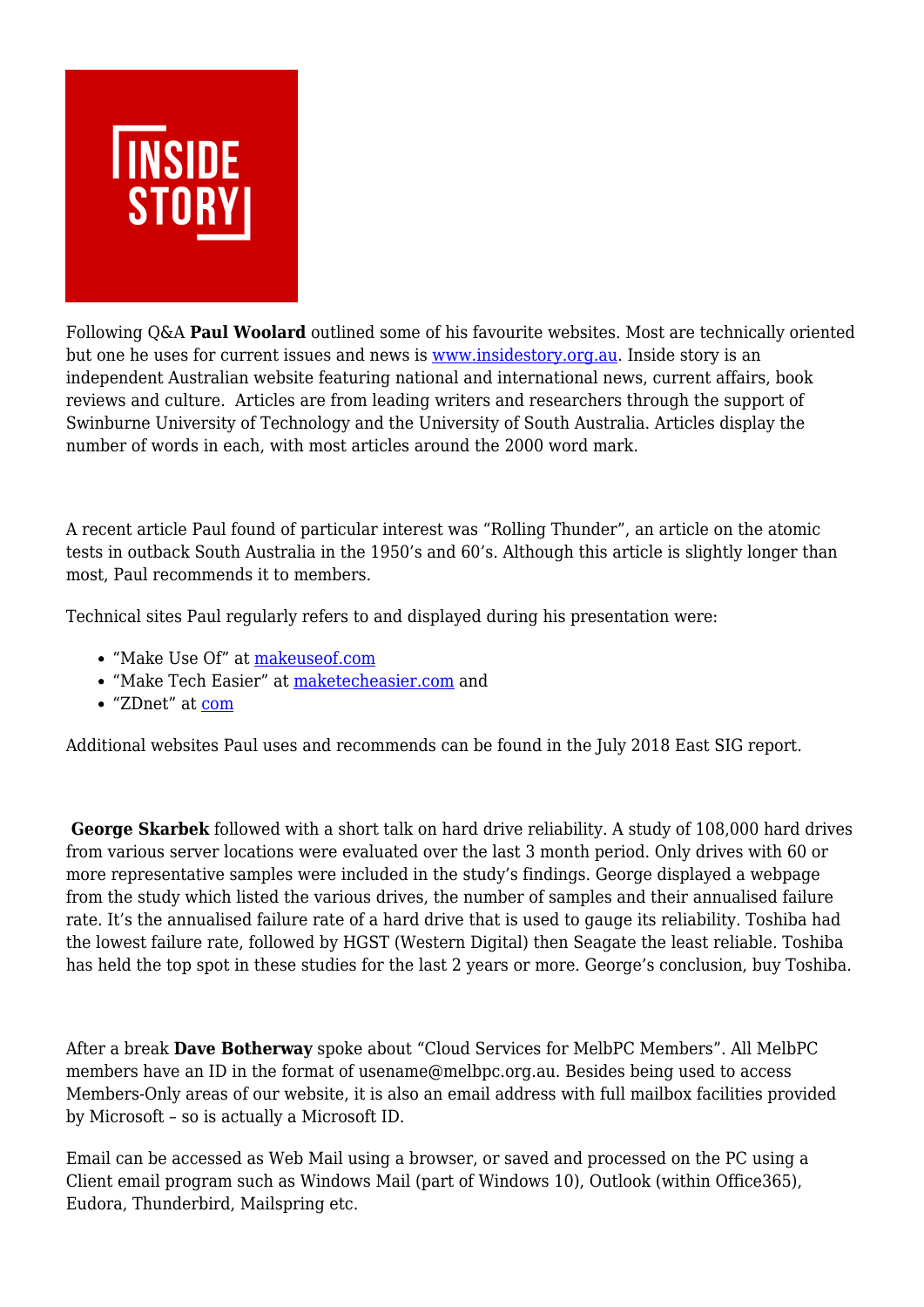Web Mail has the advantage that your email can be accessed and sent anywhere, using multiple devices such as Smart phones, tablets and PCs. It's arguably more secure because all emails are stored offsite in the cloud. However you need to be online to access your mail. A Client email program such as Thunderbird is best for historical storage, but still requires the user to be online to send and receive email.

Dave noted that many members have been confused by Microsoft's naming of its email programs when referring to MS Outlook. Outlook Express has been superseded by Windows Mail and is part of the Windows operating system. It no longer carries the name Outlook to avoid previous confusion. Microsoft Outlook is a much more capable program and is part of the Office suite.

Whereas MelbPC membership includes the cloud version of Office-365, a desktop version is also available to MelbPC members upon request. Annual subscriptions for Home, Personal and Business versions of Office 2019 are available at OfficeWorks at a significantly higher price than MelbPC members pay.



#### MS Office365 suite of programs

Dave went on to detail some of the programs in the Office 365 suite available to members. A full list of these programs is shown in the graphic above.

Alternatively, one-time purchase is possible for versions such as Office 2019 Home&Student, Office 2019 Home&Business and Office 2019 Business Pro. Some examples of OfficeWorks current pricing (August 2019) is shown in the graphic below.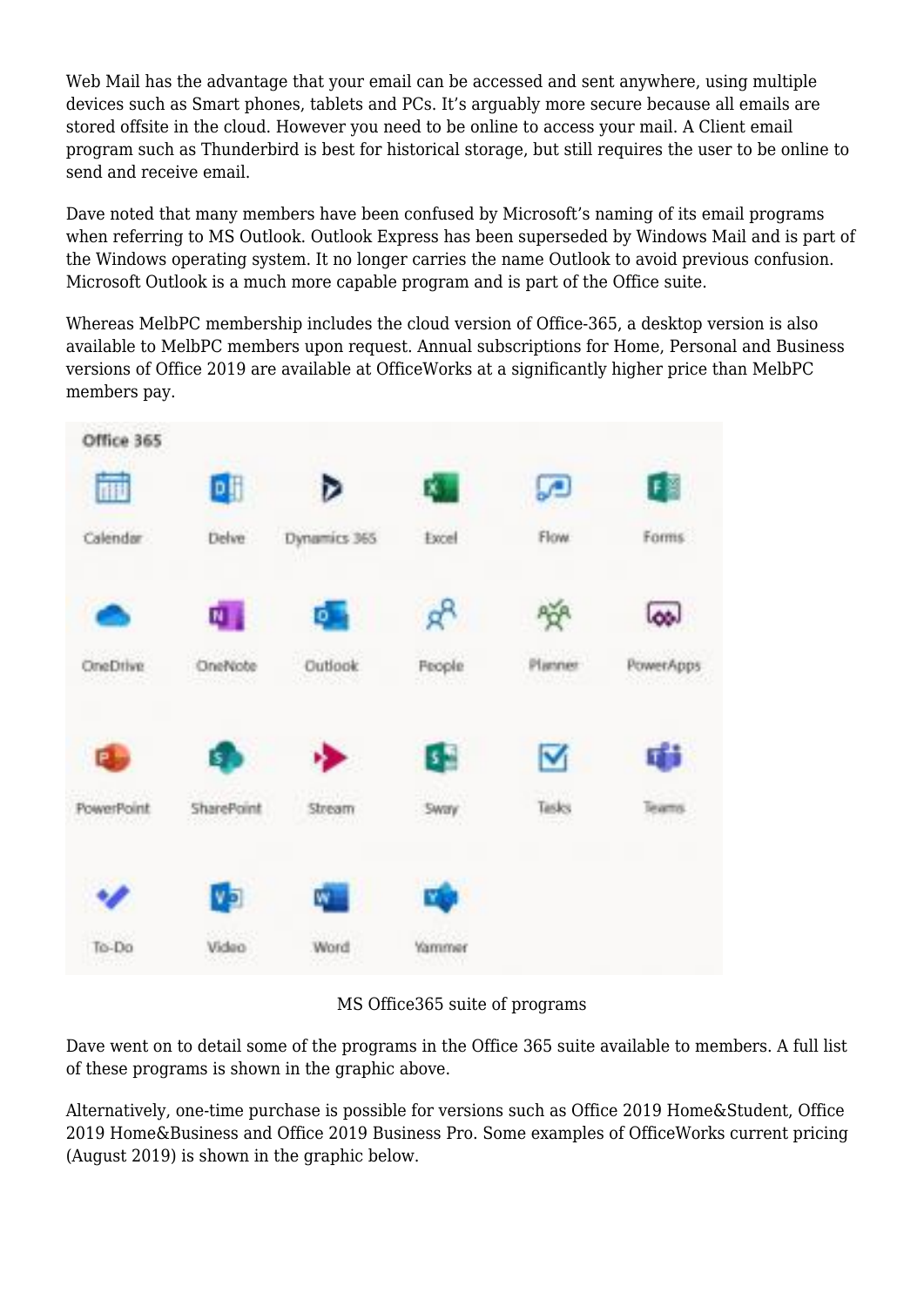

Available as part of Office 365 is OneDrive. OneDrive is a cloud storage service from Microsoft and is part of the Windows operating system. OneDrive allows you to store important files in cloud storage with the ability to access those files anywhere on any device. A special OneDrive folder is created on your hard drive but files shown in the folder are stored in the cloud. i.e. it works just like a traditional hard drive, but it's on the internet. Dave noted that if you haven't used OneDrive for a certain period, access to OneDrive is removed.



OneDrive needs to be in Windows StartUp and turned on. 5GB of storage is free while 100 GB can be purchased at \$24/year. In comparison Dropbox gives 2GB free storage and charges \$185 per year for 2 Terabytes of storage. Google Drive is another cloud storage service and gives 15GB free storage and charges \$25/year for 100GB of storage. Portion of Google's free storage includes an allocation for mail and photos. However within Office-365 (as provided to MelbPC members), 1 Terabyte of storage is available. A demonstration of OneDrive followed.

Portions of this report on Dave's presentation have been taken from the Beast SIG website which covered a similar topic.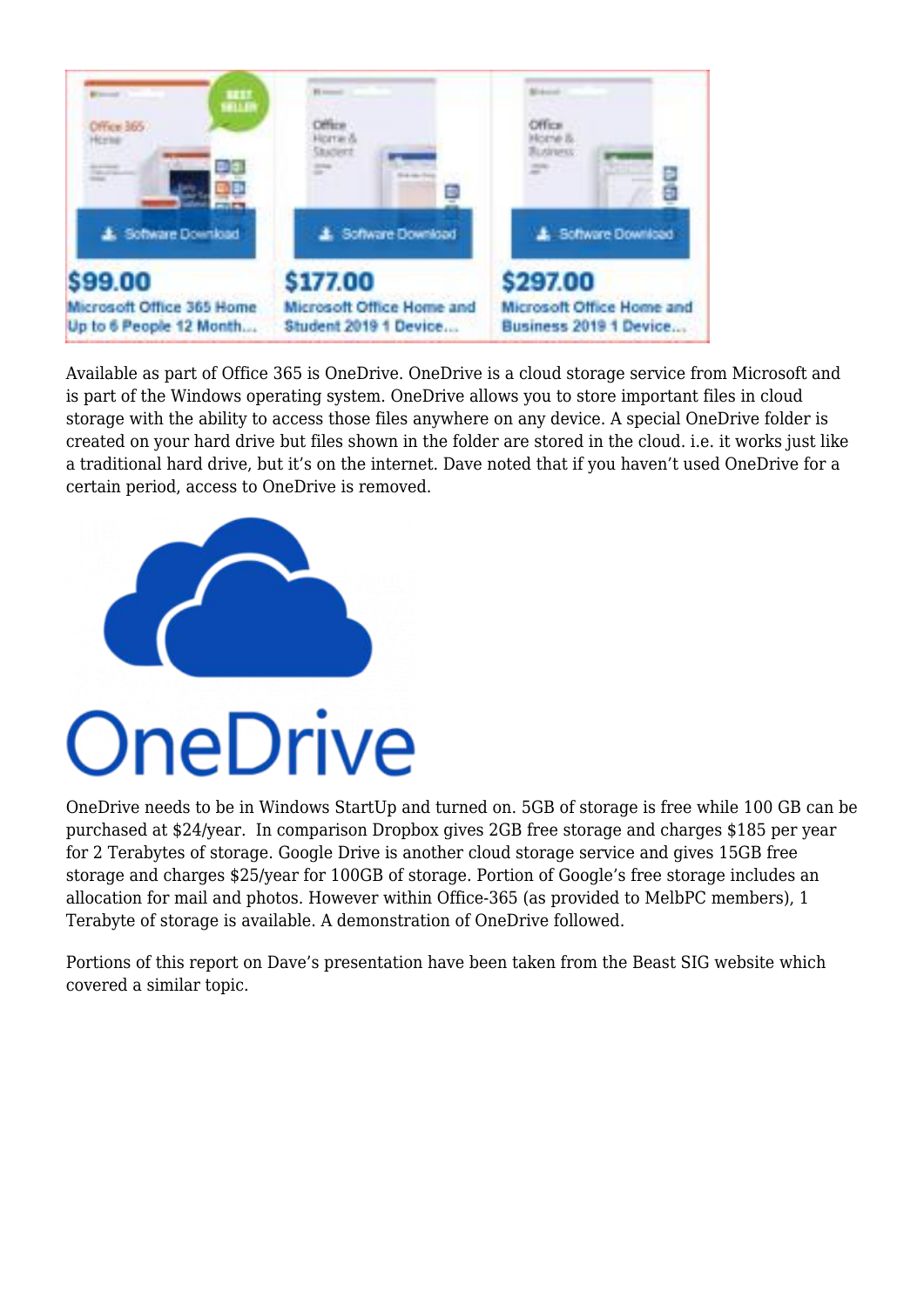### <span id="page-22-0"></span>**[Science and Tech Group Report August 2019](https://www.melbpc.org.au/science-and-tech-group-report-august-2019-11782)**

**David Stonier-Gibson**

### **Hydroponics at Moorabbin**

Lettuces? Basil? Radishes? What should we grow in our hydroponics setup? Interestingly that is the question least occupying the minds of us young folk in the Science and Technology (Sci/Tech) SIG. OK, so at 73 I can't really call myself young, but young at heart, I hope, and hanging out with a bunch whose median age is probably under 30 is certainly enlightening.



So whether it's tomatoes or African violets we grow, at this stage the "Hydroponics at Moorabbin" project is more about the journey than the destination. The project is bringing together a group of individuals with diverse backgrounds and skills in a project where they can work together towards a shared goal. It is a relatively complex project, with mechanics, plumbing, chemistry, lighting, instrumentation and control. Oh, and I almost forgot, botany, and should probably add project management.

We have even found a good reason to put it all online.

We had our first reasonably focused meeting on Sunday 18th August. There was a fairly free-flowing discussion around the mechanical structure and grow containers, and also about the electronics and lighting.

We are aiming at a strong metal framework that can hold two Bunning's plastic bins for two grow areas, stacked one above the other. A couple of the people are right into steel work, welding etc, so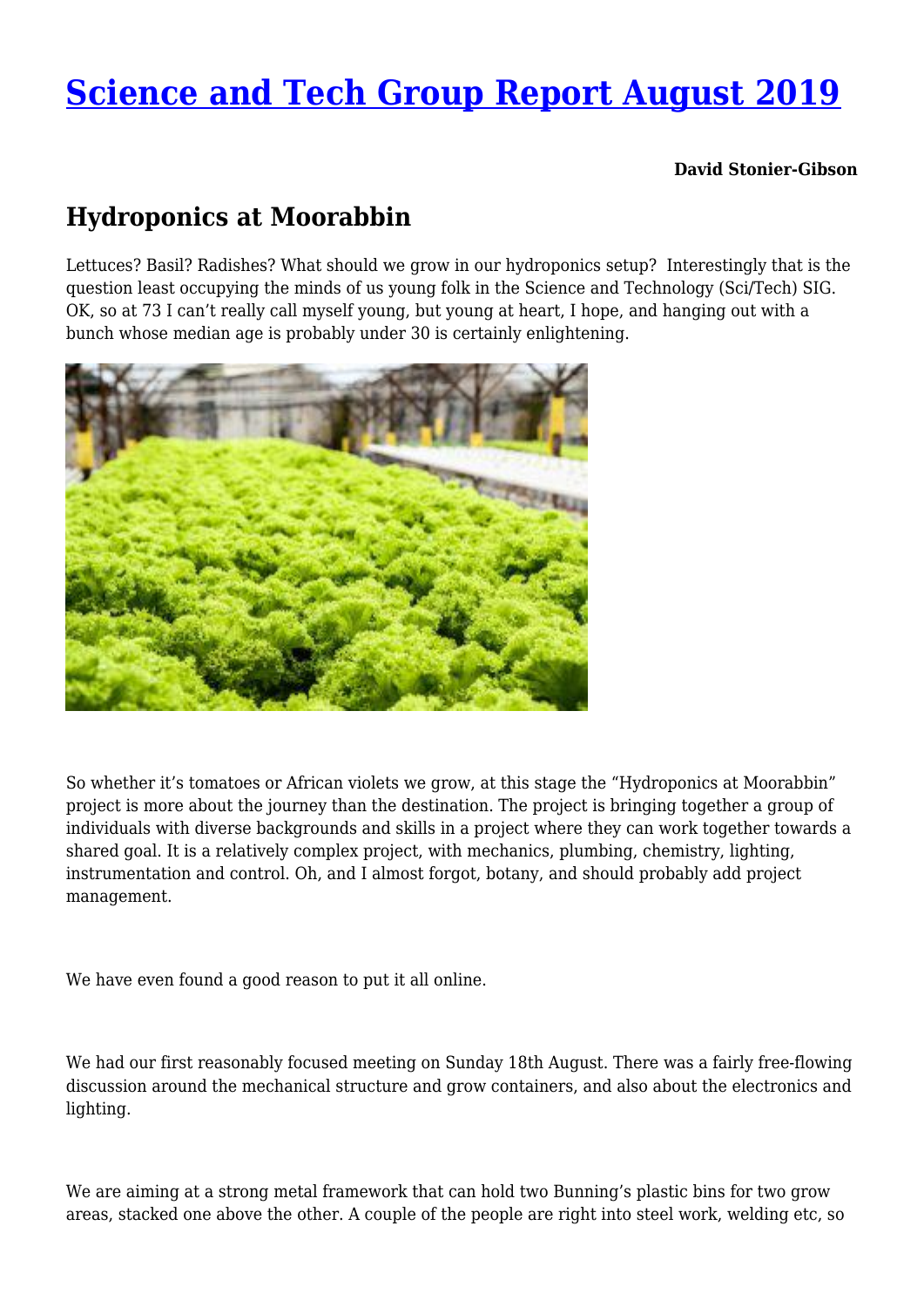they will be coming back with reasonably firm ideas and design sketches. And hopefully a rough costing! Under the two grow areas there will be a space for ancillary equipment such as pumps. The design has to be such that water spills or leaks can't cause damage. The system will almost certainly be on castors so it can be wheeled around to show off, maybe in future club open days.

Because the system will be sitting essentially unattended for up to 3 weeks between Sci/Tech meetings, the aim is to have it online so it can be watched over and managed remotely. This raises the question of the control and monitoring system. It's also where I have some expertise – instrumentation and control. But I have zilch knowledge about Internet connectivity, whereas many others do. So we agreed on an architecture that would allow multiple processor boards (read: Arduino) to be bussed together on a simple serial data bus, and use a more powerful board (ESP or rPi) for master control and IoT functions, and very likely to support a webcam. This has the benefit of making it simpler for several people to work on different aspects in their own processors, and simply join together on the bus. With an Arduino Nano clone costing about \$5, that is not overly extravagant.

The lighting will be LEDs, almost certainly using RGB LEDs so we can control the mix of wavelengths in software. One intriguing possibility is to use the LED strings that are now available, and affordable, which contain lots of RGB LEDs but where each one can be individually controlled for colour and brightness. That opens up the possibility of having different zones within the one grow space, so we can experiment with the effects of different colour mixes. This is an area NASA have done a lot of research on.

There are a number of parameters that can be measured, relevant to plant growth: Electrical conductivity (EC), oxygen reduction potential (ORP), pH balance, soil (growth medium) moisture, temperature. Some of these are relatively simple to do, some are difficult to get right (ORP, pH). We expect to start out with the basic and add on as the need or motivation arises. The modular bus architecture will help provide flexibility for such expansion.

It is still early days yet, we haven't yet "broken ground". But the hydroponics project is a nice example of a project that can encourage teamwork and collaboration.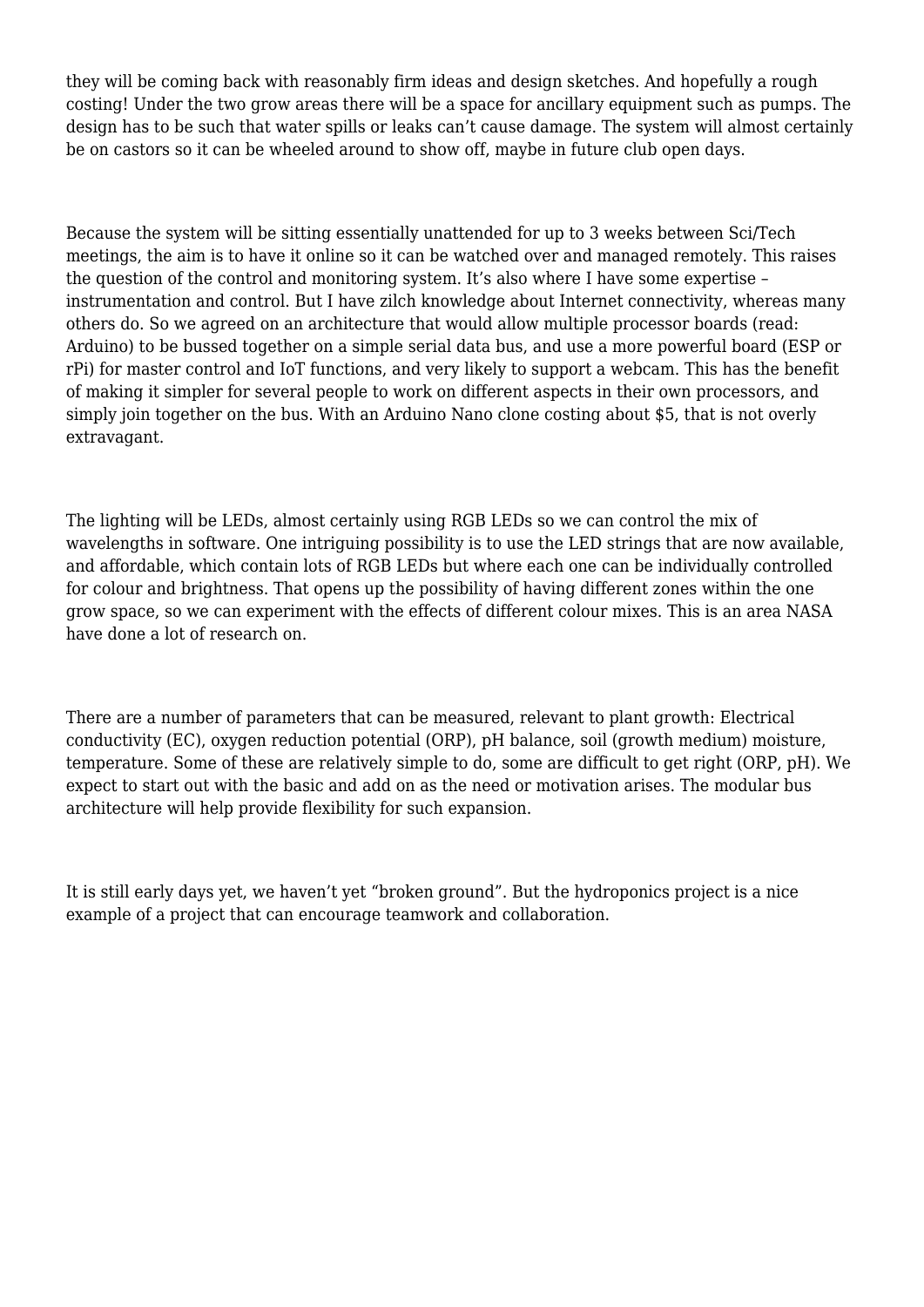### <span id="page-24-0"></span>**[Book Review: Humble Pi](https://www.melbpc.org.au/book-review-humble-pi-11798)**

#### **Tim McQueen**

Programmers, mathematicians, engineers and statisticians should all enjoy Humble Pi (a comedy of maths errors). Matt Parker is Australian and currently Engagement in Mathematics Fellow at Queen Mary University in London. The pages are numbered from 313 to 0, with the index starting at 4,294,697,293 (apparently a Microsoft InstallShield error exit code). He starts the book illustrating how poor we are at understanding large numbers. We all toss around millions, billions & trillions, but do we remember that although a million seconds is less than a fortnight, a trillion is around 31,000 years? He believes we naturally perceive numbers logarithmically rather than linearly and are easily confused by negative quantities. We all make maths mistakes; he claims to have left three uncorrected in the text, but I didn't spot them.

**Losing track of time** discusses the concept of storing elapsed time in seconds and what can happen when the number gets greater than the word length can store as was the case with the rollover of some early GPS systems. Time can be managed much better with 64 bits; no reset is required for more than 500 million years. He discusses calendars and the differences between sidereal & tropical years. Parker suggests opening the default iPhone calendar in year view and scrolling back to 1847.

In *Engineering mistakes* he postulates that engineers learn by experimenting with new methods and materials using current state of the art analysis. He cites well known examples like the Millenium Bridge in London; there had been few indications of lateral (rather than vertical) oscillations before that. He also shows examples of how changes to designs made without recalculation of loads can lead to loss of life.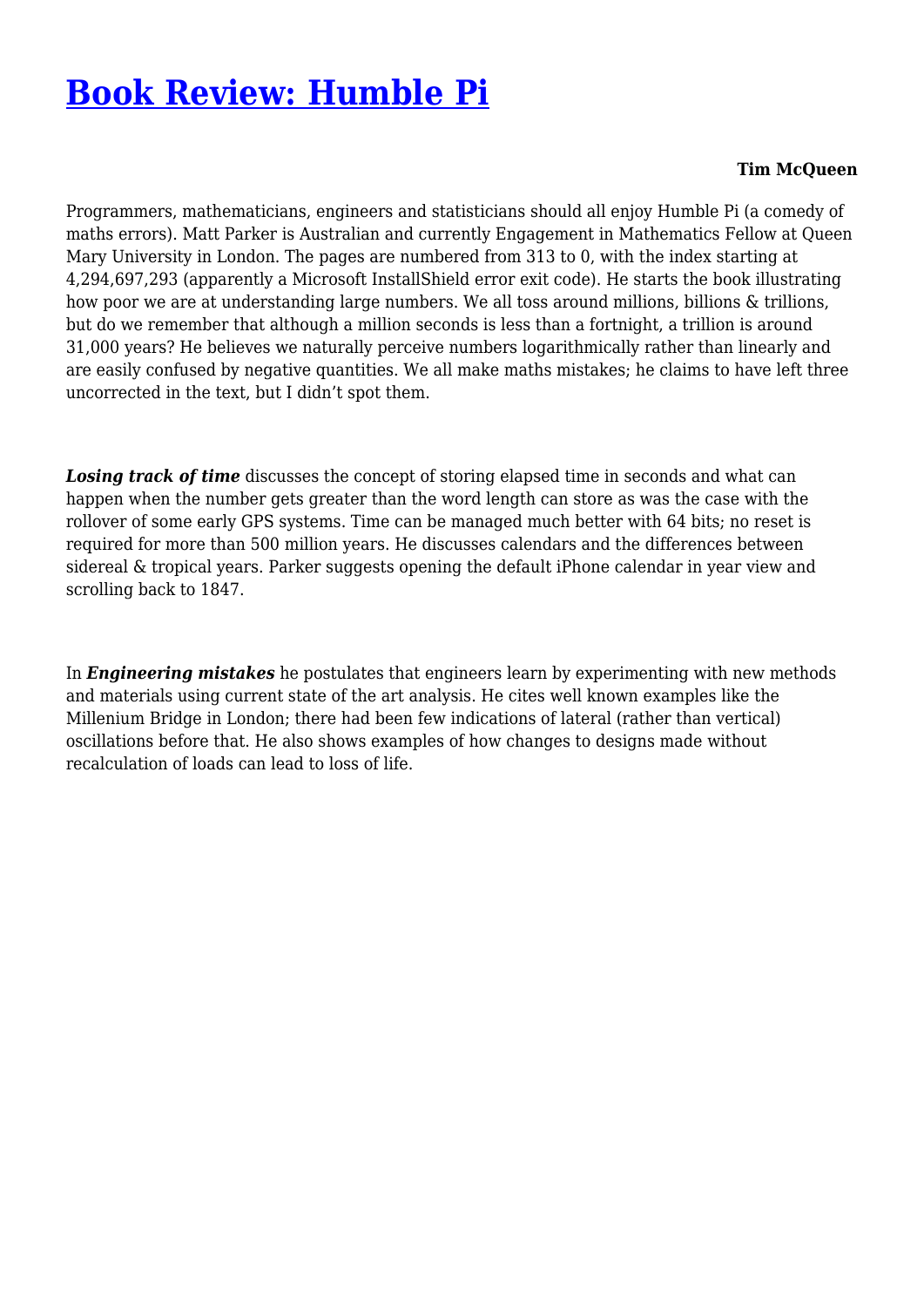

*Little Data* illustrates the issue that there are real people with surnames like Null, Test, Blank and Sample which can cause havoc in databases. Parker bemoans the fact that so many people use Microsoft Excel as a database rather than a spreadsheet with all the problems that can lead to. Guess what Excel makes of the gene March5.

*Out of shape* covers a couple of his bugbears: soccer balls shown as made entirely of hexagons,illustrations of the crescent moon with stars visible inside the crescent and intersecting cogs that can never move.

You can't count on it discusses counting, particularly 'off by one' errors as well as combinations, permutations, postcodes and the dangers of truncation. There is a whole section on division by zero.

**Probably wrong** covers probability. A coin toss can result in the coin landing on its edge, particularly on grass.

**Put your money where your mistakes are** traces typos, copying errors and the like for over 5 000 years. This section also covers automated stock trading.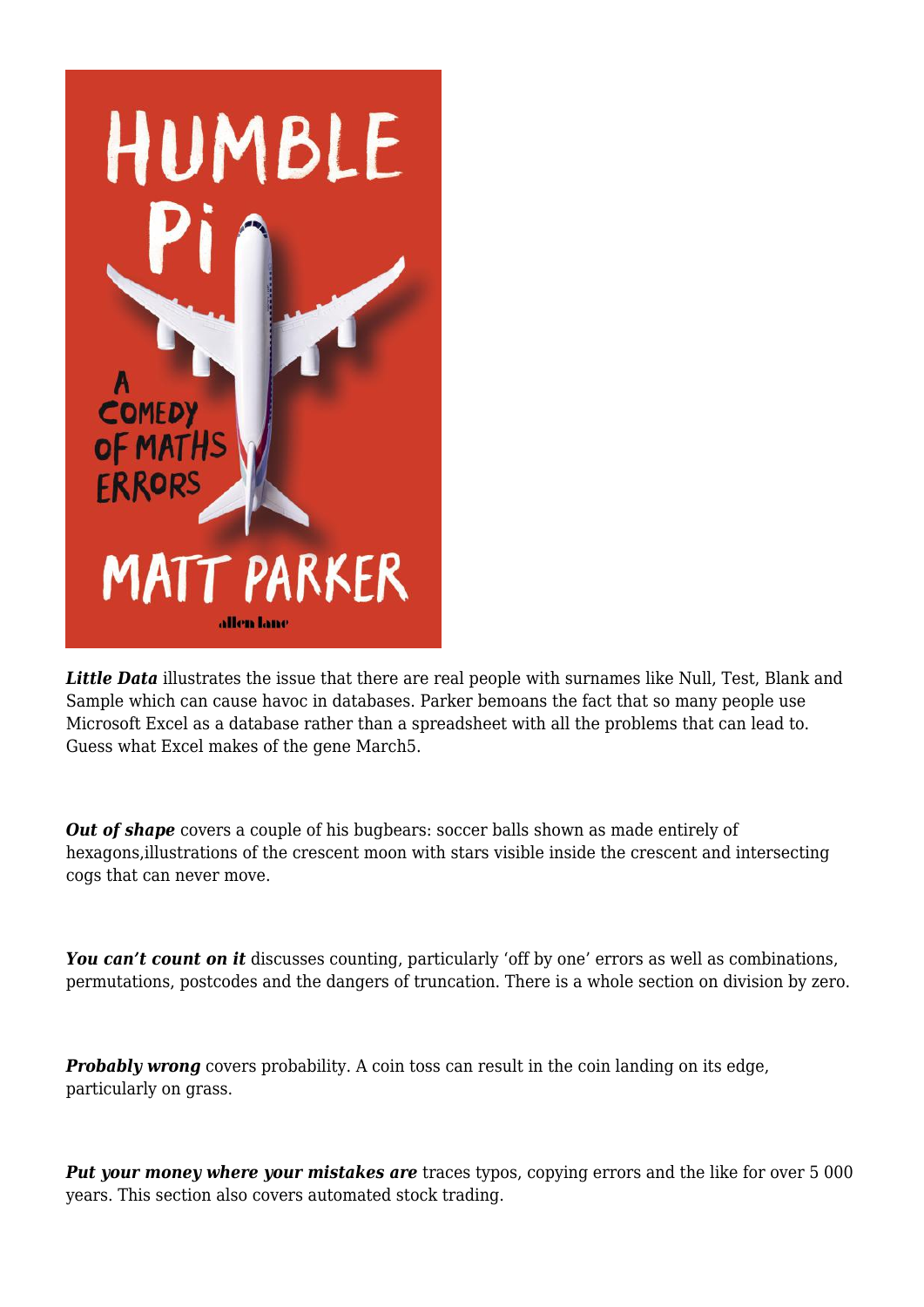*A round-about way* considers rounding and significance. Is it true that putting clocks forward for daylight saving causes an increase in heart attacks on the following Monday?

*Too small to notice* includes incidents like the grinding error with the Hubble telescope. Parker also uses a melting swiss cheese analogy for accident causes.

*Units, conventions and why can't we just get along;* the metric system, decimals, and how some Trump supporters think that \$360 million divided amongst 317 million people is more than \$1 million per person.

*Stats the way I like it*; correlation versus causation. Between 1990 & 2009 the number of Maths doctorates awarded in the US had an 87% correlation with the number of people who tripped over their own two feet and died.

*TLTLOALY RODANM* covers the difficulty of generating truly random numbers.

*Does not compute* includes examples of some obscure languages like brainf ck.

Finally, S*o what have we learned from our mistakes* ties all the themes together.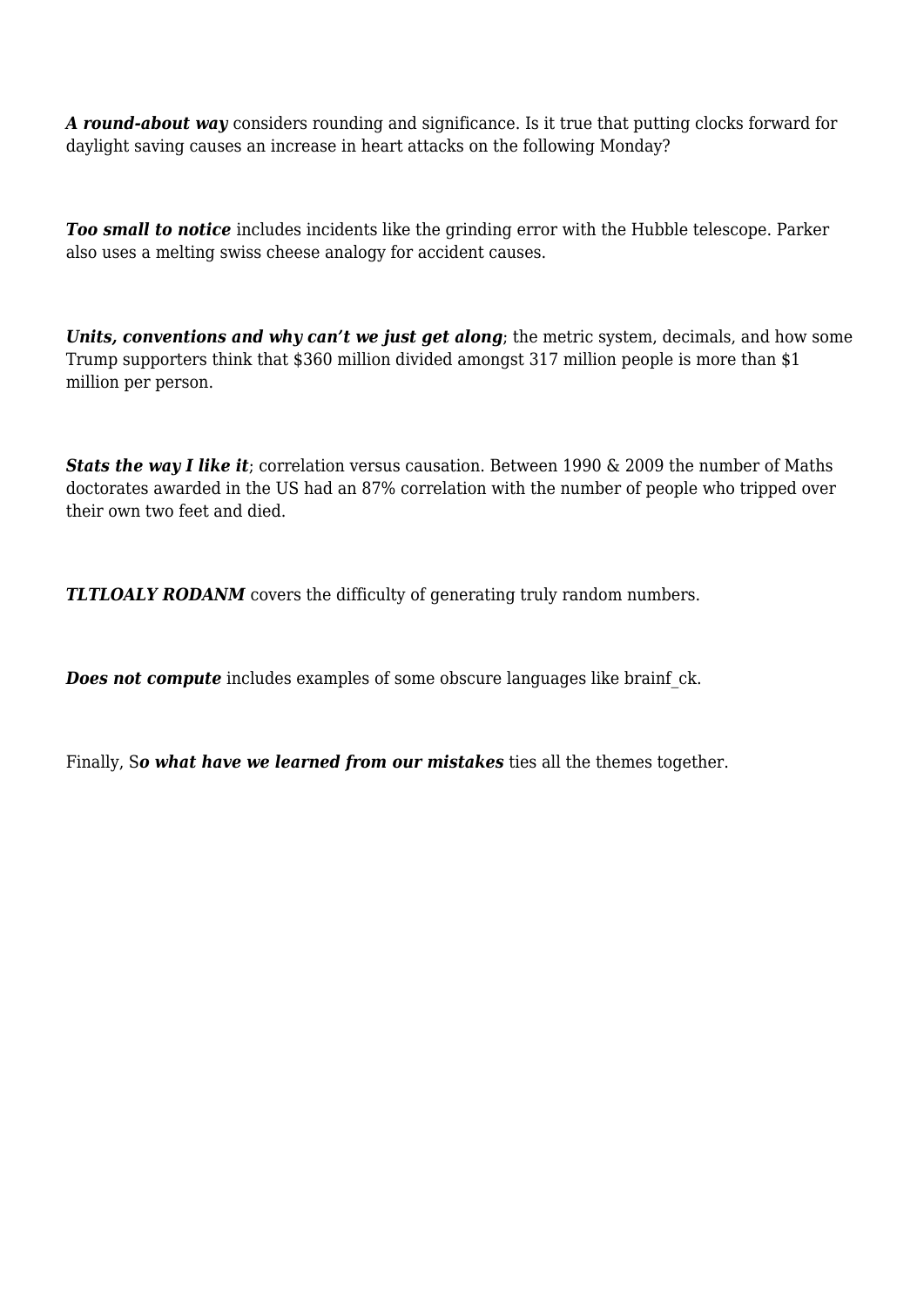## <span id="page-27-0"></span>**[Time Machine: Sharp Actius A150 Ultra Light](https://www.melbpc.org.au/time-machine-sharp-actius-a150-ultra-light-notebook-11772) [Notebook](https://www.melbpc.org.au/time-machine-sharp-actius-a150-ultra-light-notebook-11772)**

**John Oswald**

#### **Every month we delve into the PC Update archive to take a look at what computing was like in the past…this month, a laptop review from July 1999.**

I have always wanted a portable computer, or at least since the early days of computing. I remember lugging my computer components to a meeting of the Ballarat SIG many years ago. There had to be a better way.

As portables became laptops and as laptops eventually led to palmtops, I enthused that the time for a purchase was imminent. However, people were still lugging portables around in one case, with their other needs in a separate case. This, of course, meant that they would be well balanced, a heavy weight on each side. The desirable ones were also all very expensive.

So I considered what I needed, and waited till the right machine came along. I wanted:

A lightweight inexpensive machine A good screen Good life battery A sizeable hard disk State-of-the-art Windows (98) with fairly universal connectivity.

The tiny Toshiba Libretto appealed, but the keyboard was too small, and the screen pedestrian and compact.

I did not want to carry around a heavy external power source, or a

Floppy disk Large keyboard Mouse CD-ROM Multimedia paraphernalia Printer.

But I would want them to be available on my desk at home.

So I was delighted when I read that Sharp had released its new ultra-light notebook, the Actius A150. It is only the size of an A4 sheet of paper, and 21.2 mm thick (for those of you who are wedded to American technology, that is less than one inch!). It was the star of the USA autumn (Fall) Comdex and won the PC Magazine Editors' Choice Award, January 1999. It weighs only 1.4 kg! The price, under \$4,000!

It had:

A 266 MHz Pentium Processor 64 MB of EDO RAM 2 MB video RAM A 4.3 GB hard disk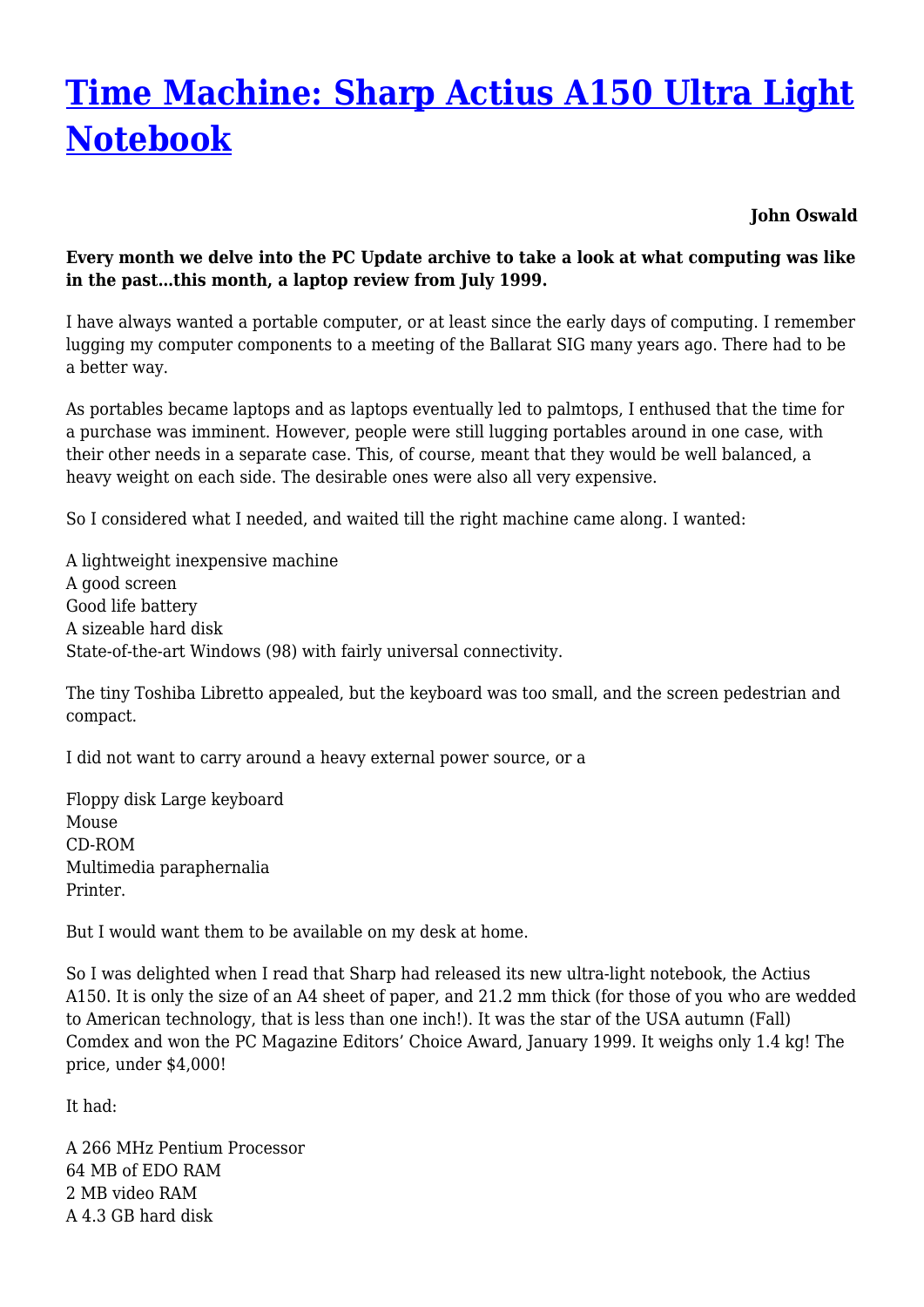A 28.7 cm (11.3 inches) SVGA (800 x 600 dots) TFT LCD with High Aperture technology, which provides a 250:1 contrast ratio (2.5 times higher than the average notebook PC). An unbelievable screen

A very usable keyboard, with a beautiful feel A built-in 56 kbps modem, and a high-speed infrared port A great glide pad to control the mouse A PCMCIA2 slot for a network card and a USB port A built-in battery with a 2.5 hour life, and a lightweight, small external power source An infra-red port Multimedia capability.

It also has, as an external port replicator, a floppy disk device, which in turn can be connected to keyboard/ mouse, and printer. An external CD-ROM and a long life (eight hour) external battery were also available.

It has a video port at the back, so if I need to do a PowerPoint presentation, it is just a matter of plugging in the cable.

The computer fits in one half of my satchel, leaving plenty of room for other papers and paraphernalia. It has a case made from wetsuit material, but even in this jacket it is only the size of a small handbag.

Everywhere I take the Sharp, people want to talk about it. It is impressive, from its compactness, to its brilliant screen, to its magnesium alloy case.

So what else could I ask for? Perhaps the port replicator could be more convenient, constructed as a base plate, with the floppy, CD-ROM, printer, screen and power source connections, with a bayonet lock to secure the Actius as a top layer. Perhaps more user-friendly power management tools, and instantaneous boot up, but that might be up to Microsoft.

The next model was scheduled for release in the USA on 4 June. The Actius 250, has a 300 MHz chip, a built-in 10Base-T and a 100Base-TX LAN port, and a bigger hard disk. The retail price of the new machine is under US\$2,500. So how long can you wait before you plunge in? I will be happy with my Sharp for a long time to come.